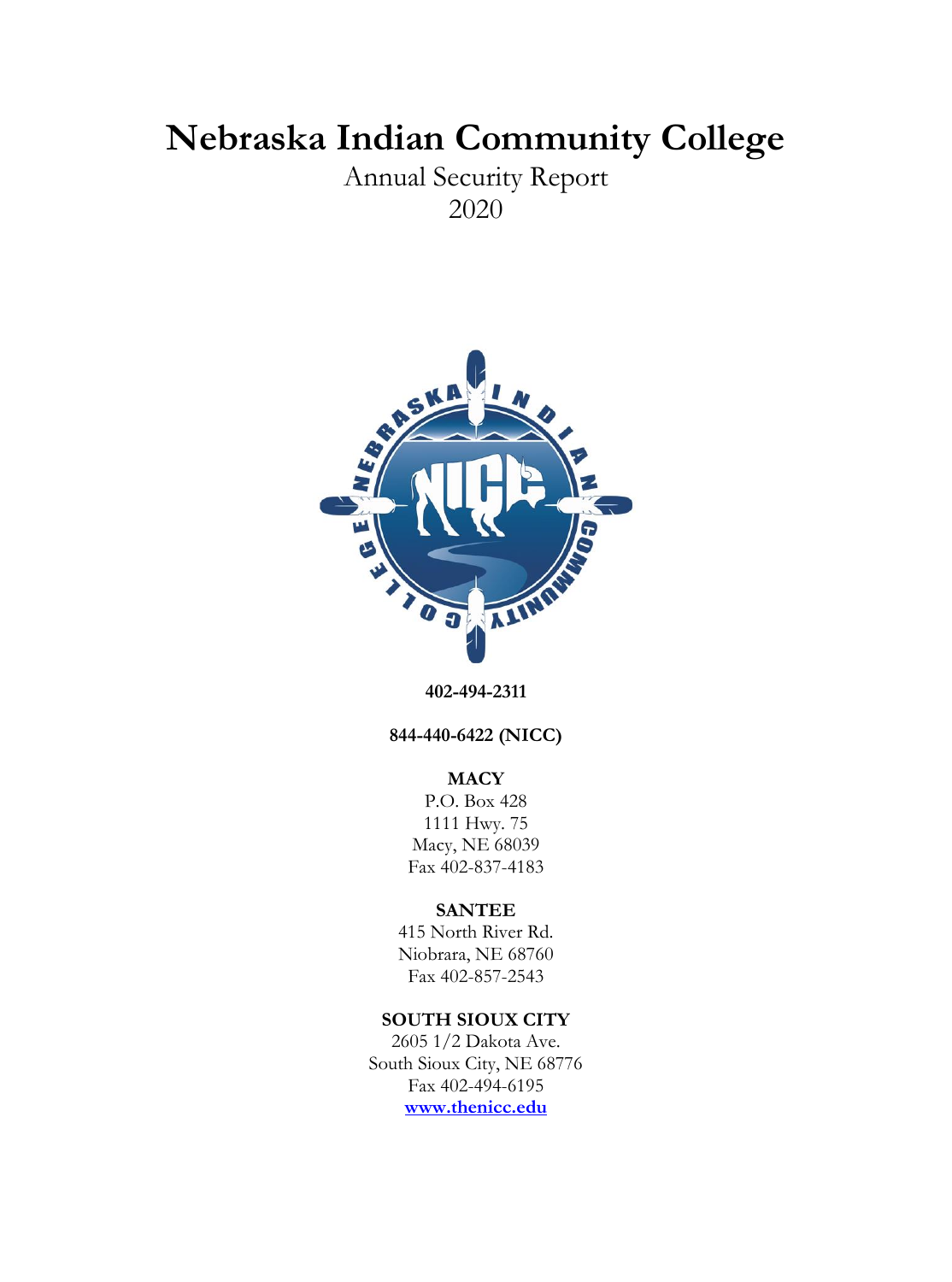# **Table of Contents**

| POSSIBLE DRUG PENALTIES UNDER TRIBAL, STATE AND FEDERAL LAW* 9 |  |
|----------------------------------------------------------------|--|
|                                                                |  |
|                                                                |  |
|                                                                |  |
|                                                                |  |
|                                                                |  |
|                                                                |  |
| DATING, DOMESTIC, SEXUAL ASSAULT AND STALKING.  15             |  |
|                                                                |  |
|                                                                |  |
|                                                                |  |
|                                                                |  |
|                                                                |  |
|                                                                |  |
|                                                                |  |
|                                                                |  |
|                                                                |  |
|                                                                |  |
|                                                                |  |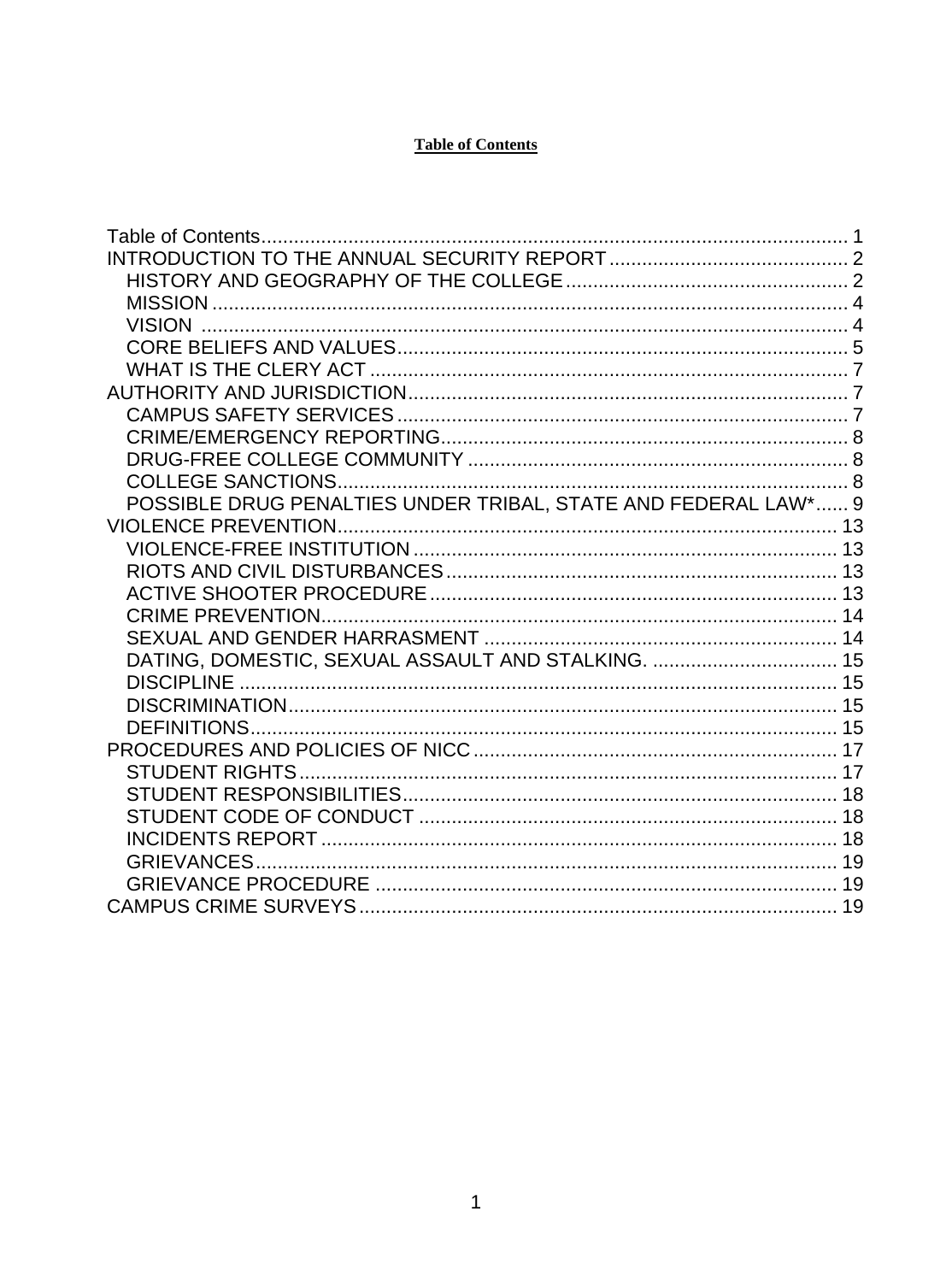#### **INTRODUCTION TO THE ANNUAL SECURITY REPORT**

#### **HISTORY AND GEOGRAPHY OF THE COLLEGE**

The Nebraska Indian Community College (NICC) was founded in 1973 as the American Indian Satellite Community College under a grant from the Fund for the Improvement of Post-Secondary Education. The grant was administered through Northeast Technical Community College in Norfolk, Nebraska to provide post-secondary education on the Omaha, Santee Dakota, and Winnebago reservations.

The American Indian Satellite Community College established classrooms and administrative offices in communities on each reservation, with the central office located in Winnebago. In 1979, the schools of the American Indian Higher Education Consortium, of which the Nebraska Indian Community College is a member, succeeded in persuading Congress to pass and fund Public Law 95-471, the Tribally Controlled Community College Act. The Nebraska Indian Community College and other tribally controlled community colleges thus became eligible for direct funding from the federal government. With this newly available financial resource, the institution established itself as a fully independent two-year college. NICC was granted a charter by the governments of each of the Nebraska Indian tribes.

In serving its clientele, the Nebraska Indian Community College has had a substantial impact by making a variety of cultural, educational, and social resources available in isolated and economically underdeveloped areas. The college libraries at each campus are developing collections of resources important to the history and culture of each tribe, and the nation.

In June of 1981, the North Central Association of Colleges and Schools (NCA) approved the college for accreditation at the associate degree granting level. A Board of Trustees comprised of three members from each tribe was appointed by the individual Tribal Councils to govern the college. To reflect its independent status, the Board renamed the institution the Nebraska Indian Community College. In 1986, initial accreditation was granted. In 1994, the Nebraska Indian Community College was designated by federal legislation as a land grant institution. The NCA dissolved in 2014, and accreditation then transferred under the Higher Education Learning Commission (HLC) under which accreditation remains.

Today, the Nebraska Indian Community College serves the Omaha Tribe of Nebraska at the Macy Campus, the Santee Dakota Nation at the Santee Campus, and maintains a campus site in downtown South Sioux City, Nebraska. In 2020, the Nebraska Indian Community College began collaborating with the Pawnee Nation College in Pawnee, Oklahoma while they work toward their accreditation.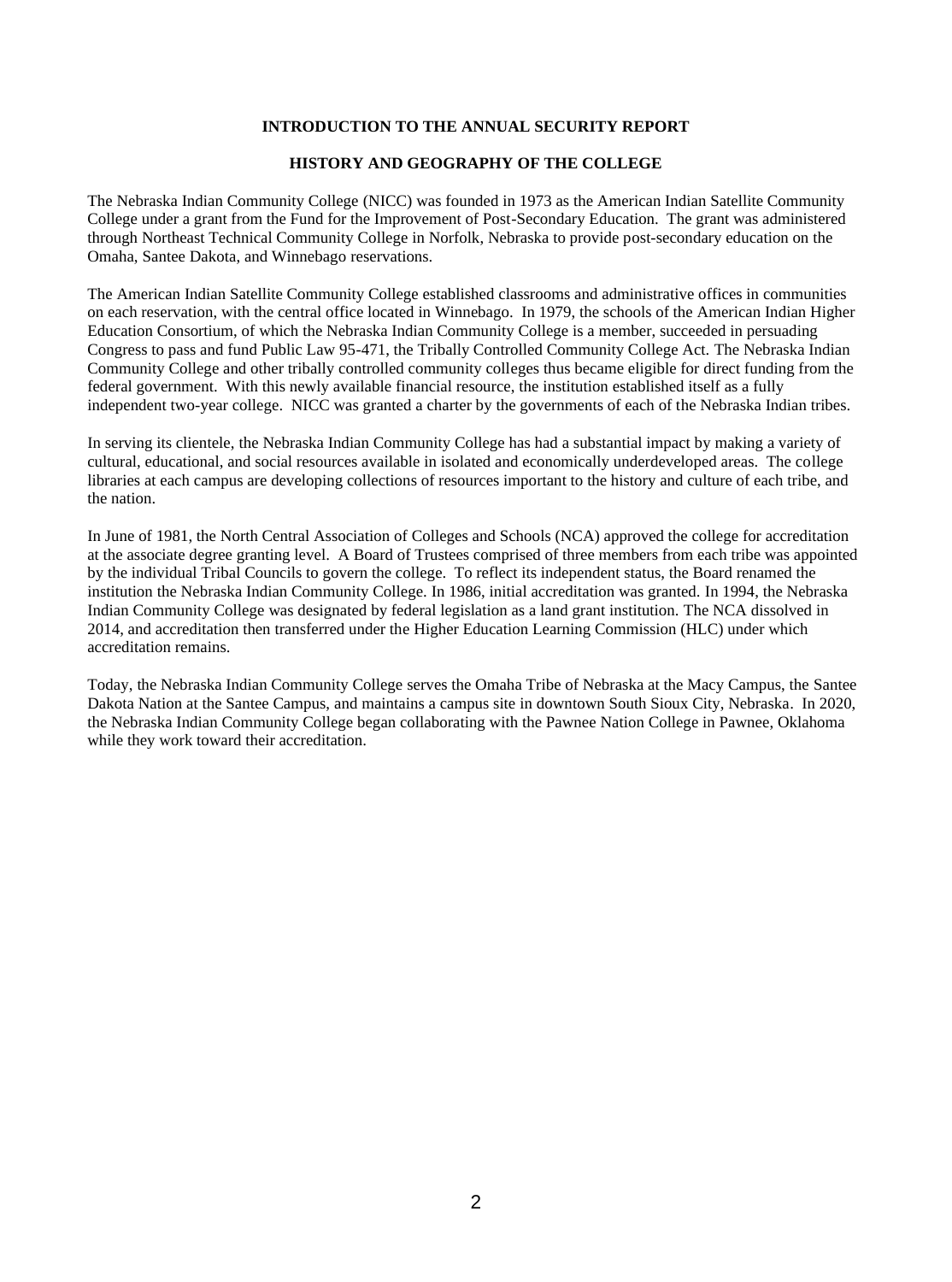



Santee Campus Geography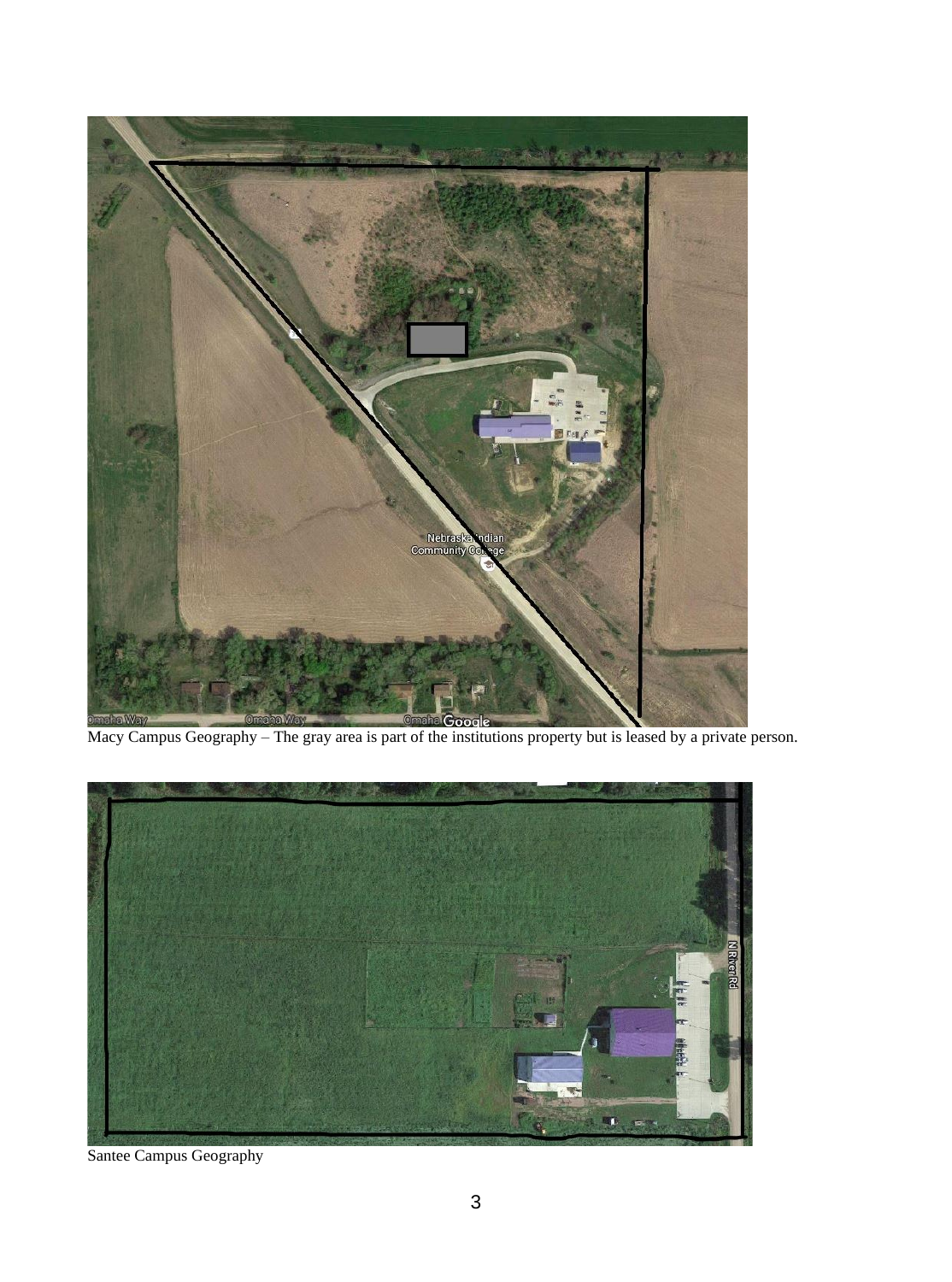

South Sioux City Campus Geography

## **MISSION**

The Nebraska Indian Community College provides quality higher education and lifelong educational opportunities for Umo<sup>n</sup>ho<sup>n</sup> (Omaha), Isanti (Santee Dakota), and all learners.

## **VISION**

Nebraska Indian Community College is envisioned as a comprehensive Tribal College which values service through high quality education. The college is distinctive in serving the diverse people of the Umo<sup>n</sup>ho<sup>n</sup> (Omaha) and Isanti (Santee Dakota) Nations. It features an enriched living and learning environment and year-round operation. The identity of the college is framed by a substantive commitment to multicultural learning.

Institutional programs value and cultivate the creative and productive talents of learners, faculty, and staff, and seek ways to contribute to the self-sufficiency of the Nations served, the well-being of our communities, and the quality of life and development of its learners, faculty, and service areas.

The overall goals of NICC:

- Prepare individuals for their roles as effective tribal members and citizens in a changing and complex environment.
- Integrate, revitalize and preserve Umo<sup>n</sup>ho<sup>n</sup> and Isanti culture throughout the college environment, including but not limited to: history, Umo<sup>n</sup>ho<sup>n</sup> language, Dakota language, games, songs, arts/crafts and the way of life.
- Expose students to and expand the mission driven curriculum in the arts, humanities, communication, sciences, mathematics, social sciences, and Native American studies.
- Build skills for lifelong learning.
- Provide an enhanced, sustainable, positive learning environment.
- Organize, manage, and finance higher education for NICC as a model Tribal College.
- Integrate learning in ways that cultivate an individual's understanding and ability to think about large and complex subjects, formulate and analyze valid concepts, solve problems, and clarify values.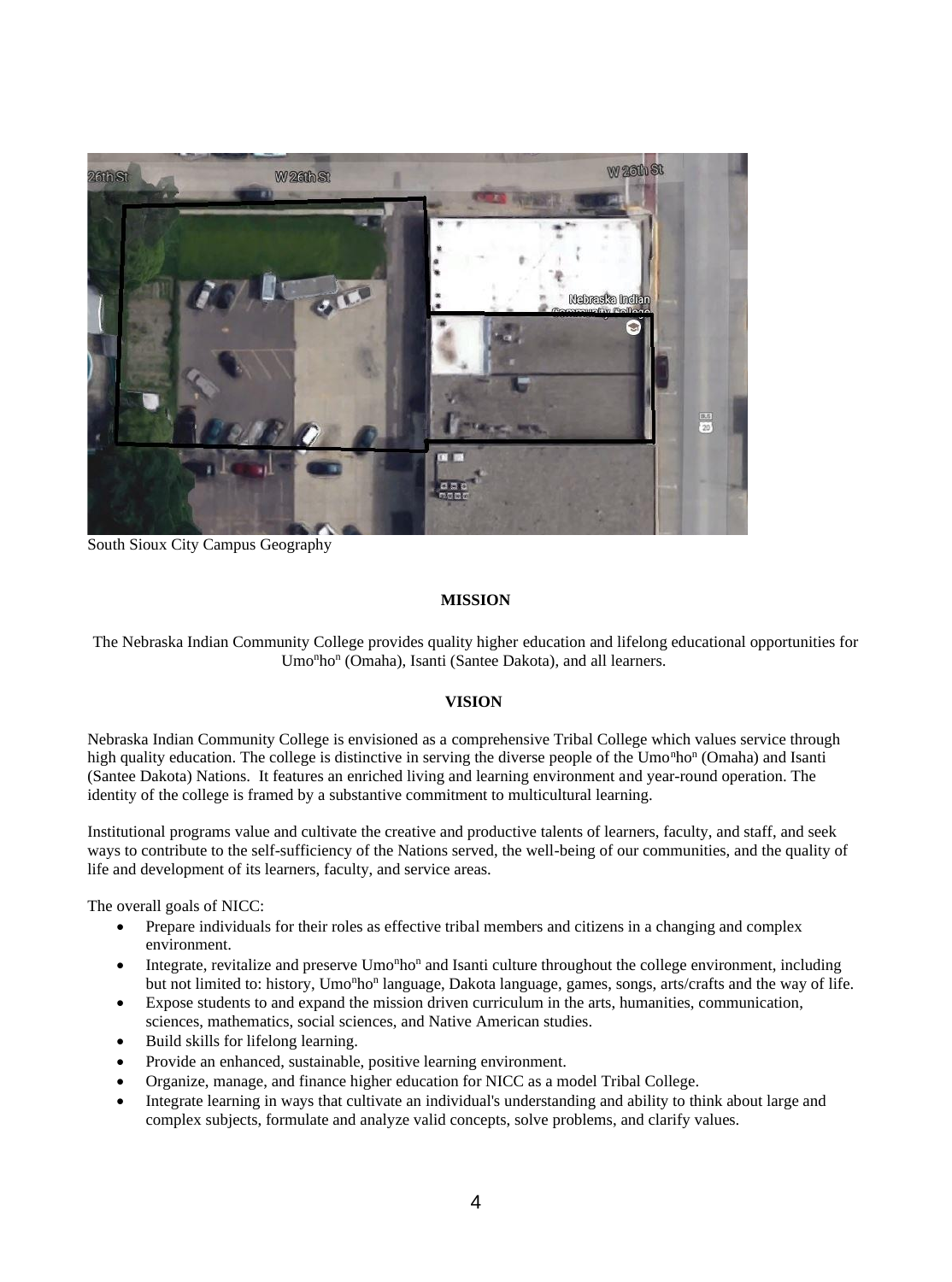## **CORE BELIEFS AND VALUES**

The College is committed to the following Core Beliefs:

- We believe in empowering our students with tools for Tribal Nation building, so that our communities can achieve a higher level of sovereignty and self-determination.
- We believe in the cultural preservation, continuity, and revitalization consistent with the Umo<sup>n</sup>ho<sup>n</sup> (Omaha) and Isanti (Santee Dakota) peoples' needs, including languages and Tribal knowledge.
- We believe that learning is a life-long process, and the learner-centered atmosphere is of the utmost importance.
- We believe in a safe and healthy working and learning environment that promotes free expression and the exchange of ideas, so learners will be challenged to think holistically, and be able to live responsibly and productively in a Tribal and global society.

| <b>Umonhon</b> Core Value                                   | <b>Literal English</b>         | <b>NICC</b> English | <b>Literal English</b>                                 | <b>Dakota Core Value</b>        |
|-------------------------------------------------------------|--------------------------------|---------------------|--------------------------------------------------------|---------------------------------|
|                                                             | Translation                    | Core Value          | <b>Translation</b>                                     |                                 |
| o <sup>n</sup> wo <sup>n</sup> ghe see thay no <sup>n</sup> | we think about<br>them / keep  | student-centered    | they (the students)<br>stand at the center             | wó'unspe khuwápi čhokáta énažin |
| o <sup>n</sup> wó <sup>n</sup> gisithe nó <sup>n</sup>      | them in our mind               |                     | of the camp circle                                     |                                 |
| wee <sup>n</sup> kay xte                                    | telling the real<br>truth      | honesty             | truth, sincerity                                       | wówičakhe                       |
| wí <sup>n</sup> k <sup>h</sup> e xti                        |                                |                     |                                                        |                                 |
| ou kgee kgan                                                | helping each other             | loyalty             | stay with one other wónakičižin                        |                                 |
| ukíko <sup>n</sup>                                          |                                |                     |                                                        |                                 |
| geo <sup>n</sup> thah bah zhe                               | staying by each<br>other / not |                     |                                                        |                                 |
| kió <sup>n</sup> tha bazhi                                  | abandoning one<br>another      |                     |                                                        |                                 |
| ou shkou da <sup>n</sup>                                    | good ways                      | generosity          | to place something wačhántohnake<br>or somebody within |                                 |
| úshko <sup>n</sup> údo <sup>n</sup>                         |                                |                     | your heart                                             |                                 |
| ou thou dom bay                                             | consideration /<br>restraint / | humility            | to humble oneself                                      | wo'únšic'iye                    |
| uthúdo <sup>n</sup> be                                      | thoughtfulness                 |                     |                                                        |                                 |
| o <sup>n</sup> thay ee yay                                  | speaking softly                |                     |                                                        |                                 |
| ó <sup>n</sup> the íye                                      |                                |                     |                                                        |                                 |
| thah 'ay kee thah                                           | being kind to each<br>other    |                     |                                                        |                                 |
| tha'é kitha                                                 |                                |                     |                                                        |                                 |
| wah no <sup>n</sup> day hee day                             | showing concern<br>for others  | compassion          | to be<br>compassionate                                 | wó'unšida                       |
| wanó <sup>n</sup> dehide                                    |                                |                     |                                                        |                                 |
| thah 'ay wah thay                                           | kindness / pity                |                     |                                                        |                                 |
| tha'é wathe                                                 |                                |                     |                                                        |                                 |
| ay kee gan                                                  | alike                          | equality            | alike, working<br>together for same                    | iyúha ówanžina na'únžipi        |
| ékhigon                                                     |                                |                     | goal                                                   |                                 |

In addition, the College is committed to the following Core Values: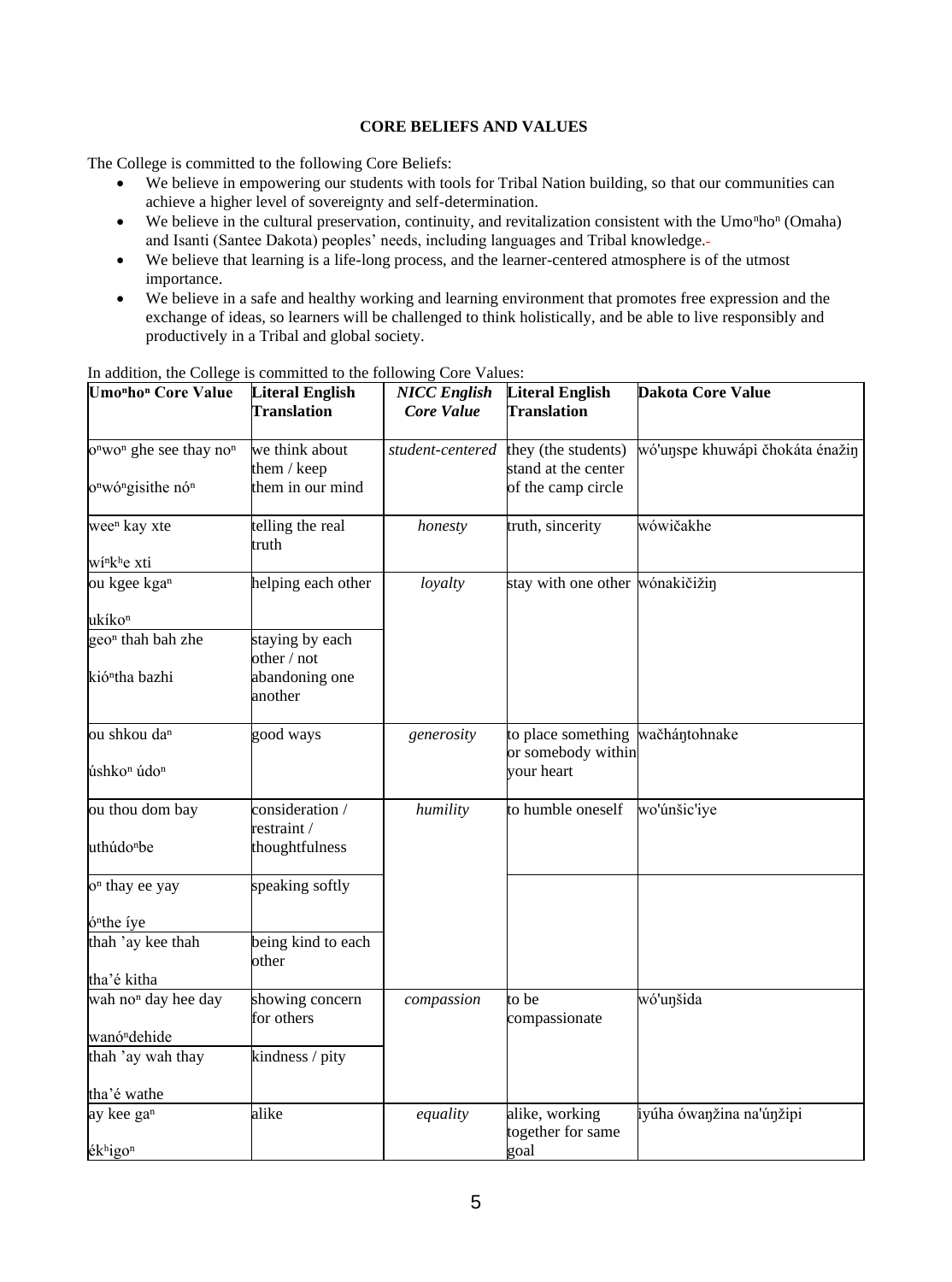| ee hou thay                                               | getting permission<br>in the right | respect      | respectful or polite wóyu'onihan                    |                  |
|-----------------------------------------------------------|------------------------------------|--------------|-----------------------------------------------------|------------------|
| ihuthe                                                    | way                                |              |                                                     |                  |
| ghe g'thee yay zhou bah self-respect                      |                                    |              | self-respect                                        | íhdu'onihan      |
| kigthíezhuba                                              |                                    |              |                                                     |                  |
| $on$ xte                                                  | honored /<br>important             | honor        | to honor somebody wayu'onihan<br>by words of praise |                  |
| ó <sup>n</sup> xti                                        |                                    | trust        |                                                     |                  |
| ou thou nah zhe                                           | to depend on<br>somebody           |              | trusting someone                                    | wačhínyanpi      |
| uthúno <sup>n</sup> zhi <sup>n</sup>                      |                                    |              |                                                     |                  |
| ay thay<br>éthe                                           | kin                                | kinship      | family group                                        | wótakuye         |
| wah zhee <sup>n</sup> skah                                | wise / mindful                     | wisdom       | wisdom                                              | wōksape          |
| wazhí <sup>n</sup> ska                                    |                                    |              |                                                     |                  |
| Wah kgo <sup>n</sup> dah<br>wah thah han non              | prayerful                          | spirituality | Dakota spirituality                                 | Dakhód wóčhekiye |
| Wakó <sup>n</sup> da wathaho <sup>n</sup> nó <sup>n</sup> |                                    |              |                                                     |                  |

\*Note\* These core values have been prepared for the spring 2018 update to the College's Mission Statement and other materials and approved by official College bodies. Tribal elders Hawatay (Winona Caramony) and Theumba Ghegtha (Thió<sup>n</sup>ba Gigthé/ Joseph Harlan) authorized these translations into Umó<sup>n</sup>ho<sup>n</sup> on Friday the 20<sup>th</sup> and Monday the 23<sup>rd</sup> of April 2018. It was decided to make the list of values Umó<sup>n</sup>ho<sup>n</sup>-centric by putting the core values in Umó<sup>n</sup>ho<sup>n</sup> first and including some of the most important values from the Elders' teachings. Each Umó<sup>n</sup>ho<sup>n</sup> word is spelt in Hawatay's preferred Spalding spelling first, and then in standard modified LaFlesche spelling. Similarly, the Dakota language immersion program leader Sid Bad Moccasin III, along with two immersion learners DeWayne Wabasha and Jaylon LaPlante used the list of Umó<sup>n</sup>ho<sup>n</sup>-centric core values provided to guide their own list of core values in Dakota. The Dakota spelling used here follows the Lakota Language Consortium (LLC) standard orthography. Kristine Sudbeck and Bryan James Gordon assisted with documentation.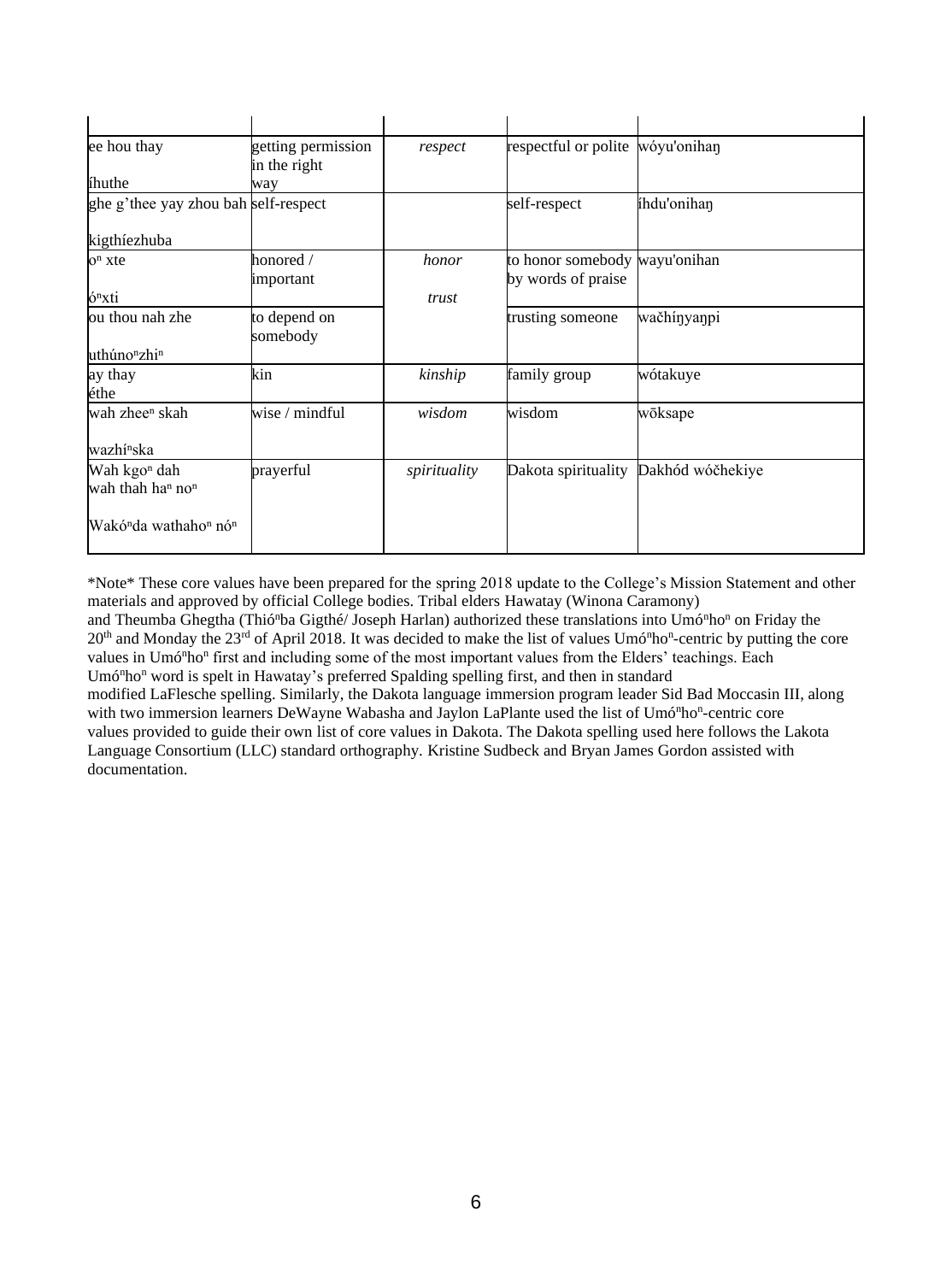## **WHAT IS THE CLERY ACT**

The "Jeanne Clery Disclosure of Campus Security Policy and Campus Crime Statistics Act" was established in 1965 and was amended in 2013 to add additional reporting items as referenced in the VAWA "Violence Against Women Reauthorization Act of 2013." Nebraska Indian Community College is mandated to report the following information in compliance with this Act.

- 1. NICC publishes an Annual Report every year by October 1 that contains three years of campus crime statistics and certain campus security policy statements.
- 2. NICC discloses and reports any crime statistics as requested from the Local Law enforcement as they have been released to NICC for Umo<sup>n</sup>ho- Nation, Isanti Nation and South Sioux City Public Police Department.
- 3. NICC will provide "timely warning" notices of those crimes that have occurred and pose an ongoing "threat to students and employees" via campus email, NICC Facebook page, and Snow Cap.
- 4. On Campus postings will be made via student email in the event of an immediate threat to the health or safety of students or employees on a specific site.

#### **Additions from VAWA Act 2013**

- 5. NICC will report domestic violence, dating violence, and stalking, beyond crime categories in its data collection if mandated by the Clery Act.
- 6. NICC will notify purported victims of their rights as listed in this report.
- 7. NICC employees and students are expected to follow the listed personal safety procedures while on a NICC campus.

## **AUTHORITY AND JURISDICTION**

Two of the Nebraska Indian Community College (NICC) campuses are located within the Umo<sup>n</sup>ho<sup>n</sup> and Isanti Tribal Boundaries and are policed by the Tribal law enforcement. Both Knox County and Thurston County Sheriffs may also be called as dispatch for 911 is designated to these locations. NICC works diligently to maintain good communications with these departments. NICC's third campus is urbanely located on Dakota Avenue in South Sioux City, Nebraska. The local authority, South Sioux City Police Department, is called as security whenever a crime or suspicion of a crime exists at this location. The institution does not employee any on-campus security or contract with any security companies. All security is handled by local authorities as listed above. NICC does not have any memorandum of understandings with the above listed authorities, but we share information if needed for investigations.

The administration, staff, and faculty of the Nebraska Indian Community College (NICC) are committed to a program of equal opportunity for education, employment, and participation in college activities without regard to race, color, sex, age, religious creed, political ideals, marital status, physical or mental handicap, national origin or ancestry.

The Nebraska Indian Community College complies with Title IX of the Education Amendments of 1972, Title VI of the Civil Rights Act of 1964, section 504 of the Rehabilitation Act of 1973, the Americans with Disabilities Act of 1990, as well as applicable federal, state, tribal, and local laws. The person charged with monitoring and coordinating Equal Opportunity and Affirmative Action matters, as well as compliance with the aforementioned laws is the Human Resources Director.

The College retains the right to follow a policy of Indian preference in employment in line with the Title VI and Title VII of the Civil Rights Act of 1964, the Title IX of the Education Amendments of 1972 and any other applicable federal, state, and tribal laws.

#### **CAMPUS SAFETY SERVICES**

NICC makes every attempt to make sure that all campuses are monitored by a college employee or volunteer that will follow reporting guidelines and the rules of the college. The college has established cameras at all locations that show the outside and the inside of the common areas of each campus to monitor and verify any activity that is against school policy.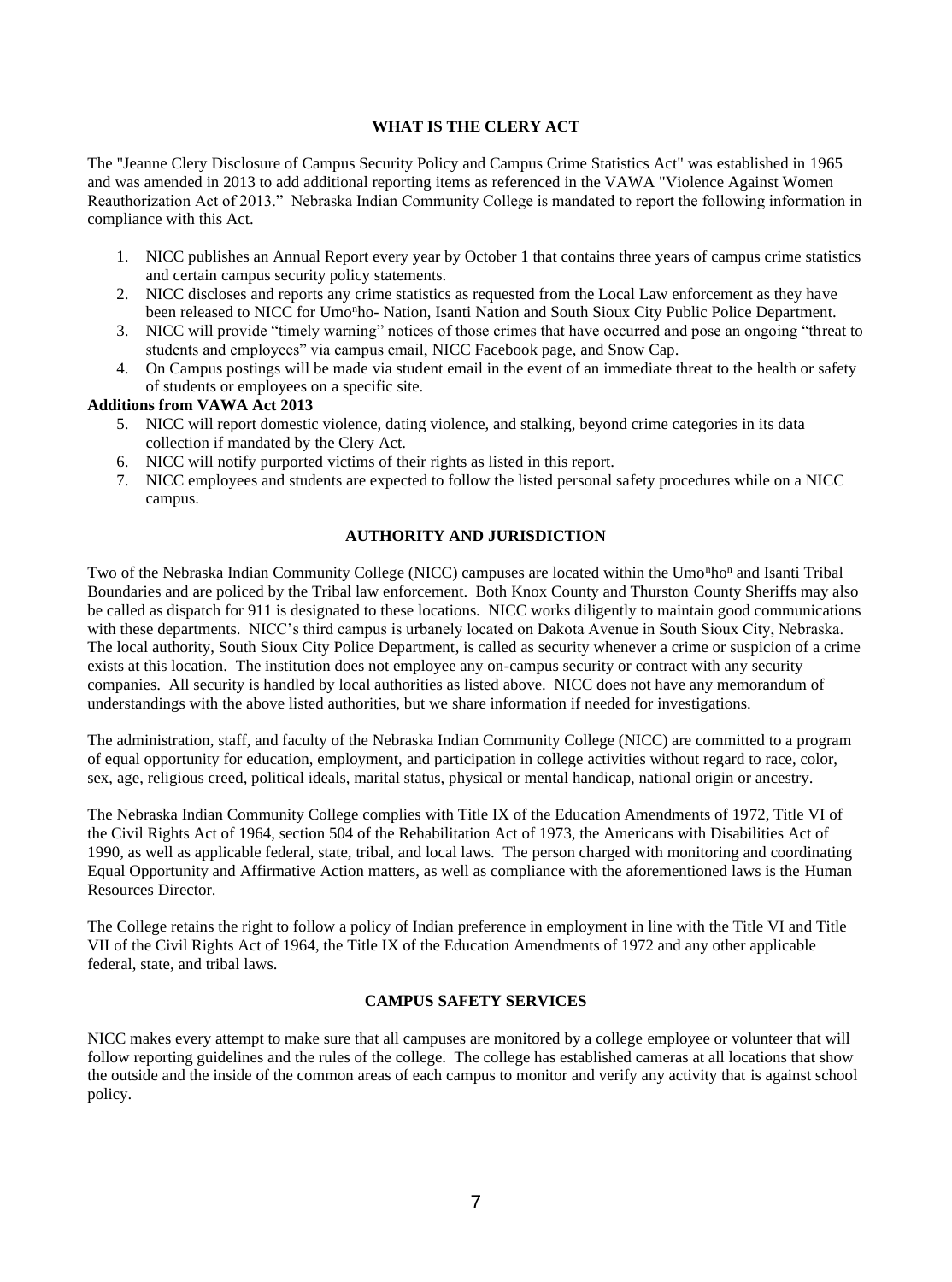The campuses have overhead lighting in all parking areas. Campuses with more than one building have these same precautionary devices on each building. NICC staff check and lock all structures each night at closing time. Each campus has a Campus Coordinator with whom reports can be filed:

> Santee Campus Anthony Warrior, Director of Human Services 402-241-5943

South Sioux City Campus Justin Kocian, Chief Information Officer 402-241-5981

Macy Campus Dawne Price, Dean of Student Services 402-241-5908

All Administration has been instructed to report any incidents to the President as soon as an alleged crime is reported. NICC employees completed VAWA, Clery Act, and Harassment online training through NICC, and an all-staff training was held for Active Killer training. Annually NICC makes a good-faith effort to collect crime statistics from our local law enforcement and this is documented in the form of written letters mailed to the local authorities. NICC is not required to keep a daily crime log since we do not have any on-campus housing.

## **CRIME/EMERGENCY REPORTING**

Students, faculty and staff are strongly encouraged to report all crimes, emergencies and safety issues to NICC Administration immediately. In the event of an immediate danger of a person 911 should be called for local authorities. Each NICC Campus has a weather alert radio that alerts NICC campus communities of threats of tornado or storms. Administration notifies all building occupants and gives instructions for them to follow. Every campus has a storm shelter area and fire alarms. When you are reporting an emergency, you should be prepared to give your location, name, and telephone number to the operator. In the event of unsafe roads, or unsafe services i.e. water outage, NICC has an account with SNOWCAP Communications Solutions to post all school closings, as well as Facebook. NICC has posted at each campus location storm shelter information.

#### **DRUG-FREE COLLEGE COMMUNITY**

NICC is committed to providing a healthy, safe, and secure educational environment. It is policy that reasonable measures shall be taken to establish and maintain a drug-free college community as required by the Drug-Free Schools and Communities Act (Public Law 101-226) and Drug-Free Workplace Act of 1988 (Public Law 101-690) and applicable state and tribal statutes. No person - student, faculty member, staff or visitor - shall be permitted on college premises in a state of intoxication, or under the influence of illegal substances. Neither alcohol nor controlled substances may be carried, consumed, manufactured, or distributed at NICC college events, or on NICC premises.

The use of illicit drugs and the abuse of alcohol carry significant social, physical, and emotional health risks. Users may suffer damage to key body organs such as the heart, liver, kidneys, and central nervous system. Drugs can kill the user, and the use of drugs and alcohol during pregnancy may cause birth defects or death of unborn babies. Drug and alcohol abuse may cause difficulties with concentration and memory that impairs learning. Drug and alcohol abuse can be instrumental in the deterioration of family units and the breakdown of friendships and other support systems.

#### **COLLEGE SANCTIONS**

The exhibition of intoxication or drug impairment on Campus locations will result in the student being escorted out of the campus facilities. If the student does not have a ride the authorities should be called. Repeated offenses will result in expulsion from school.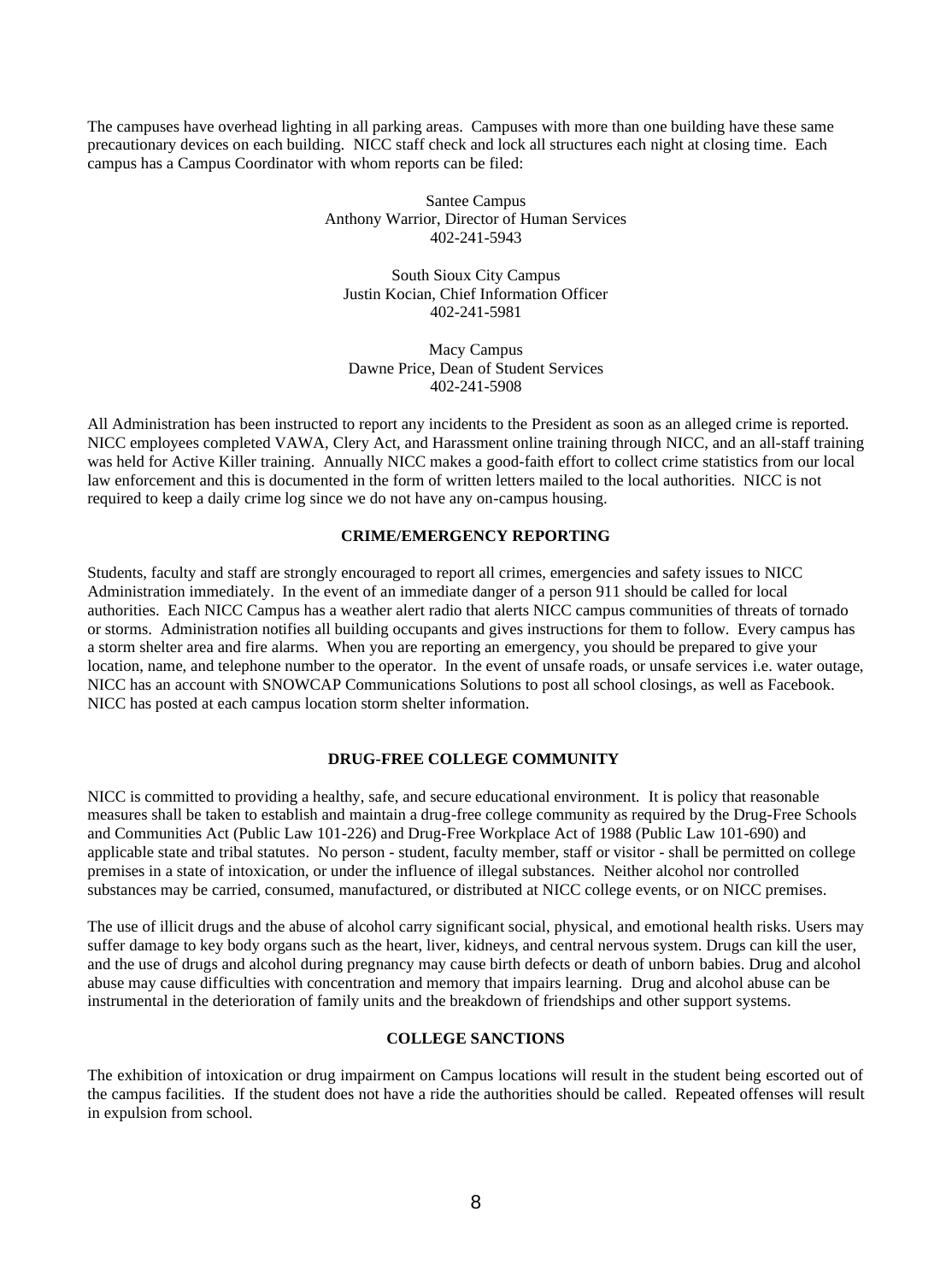Any alcohol or drug related incident that involves harassing or threatening statements that potentially endangers any student, staff, Faculty or Administrator will automatically result in the college calling the authorities and will result in expulsion from school.

Offenses that are managed internally may result in the loss of travel privileges and/or loss of Institutionally managed scholarships.

If a student under the age of 21 is involved in any of the above actions their parent or guardian will be notified. Any expulsion or termination related to alcohol abuse or drug use will result in the student or employee being required to complete a licensed treatment program and show proof prior to their review for reinstatement.

The drug penalty schedule is as follows:

#### **POSSIBLE DRUG PENALTIES UNDER TRIBAL, STATE AND FEDERAL LAW\*** (\*not a comprehensive list)

Schedules-Drugs and other substances that are considered controlled substances under the Controlled Substances Act are divided into five schedules. For the most up to date and complete schedules, which are published annually see Title 21 Code of Federal Regulations (C.F.R.) §§1308.11 through 1308.15. Substances are placed in their respective schedules based on whether they have a currently accepted medical use in treatment in the United States, the relative abuse potential, and likelihood of causing dependence when abused. Some examples are listed below:

## **Schedule I Controlled Substances**

Substances in this schedule have no currently accepted medical use in the United States, a lack of accepted safety for use under medical supervision, and a high potential for abuse. Examples of Schedule I substances are: heroin, lysergic acid diethylamide (LSD), marijuana (cannabis), peyote, methaqualone and 3,4 methylenedioxymethamphetamine (Ecstacy).

#### **Schedule II/IIN Controlled Substances (2/2N)**

Substances in this schedule have a high potential for abuse which may lead to severe psychological or physical dependence. Examples include: hydromorphone, methadone (Dolophine®), meperdine (Demerol®), oxycodone and fentanyl. Other Schedule II narcotics include: morphine, opium, codeine and hydrocodone. Schedule II stimulants include: amphetamine (Adderall®), methamphetamine, and methylephenidate (Ritalin®).

## **Schedule III/IIIN Controlled Substances (3/3N)**

Substances in this schedule have a potential for abuse less than substances in Schedules I or II and abuse may lead to moderate or low physical dependence or high psychological dependence. Examples include: Narcotics products including not more than 90 milligrams of codeine per dosage unit and buprenorphine, and non-narcotics such as ketamine and anabolic steroids.

#### **Schedule IV Controlled Substances**

Substances in this schedule have a low potential for abuse relative to substances in Schedule III. Examples are: alprazolam (Xanax ®), clonazepam (Klonopin®), diazepam (Valium®), lorazepam (Ativan®), and triazolam (Halcion®).

## **Schedule V Controlled Substances**

Substances in this schedule have a low potential for abuse relative to substances listed in Schedule IV and consist primarily of preparations containing limited quantities of certain narcotics. Examples include: cough preparations containing not more than 200 milligrams of codeine per 100 milliliters or per 100 grams (Robitussin AC®, Phenergan with Codeine®), and ezogabine.

**Drug Trafficking** is defined as the selling, manufacturing, growing, delivering, or possessing more than a certain amount of a controlled substance. The amount of the substance that needs to be involved in order to label it a trafficking charge depends on the substance. Below are the federal penalties for certain trafficking crimes (excluding marijuana):

#### **FEDERAL TRAFFICKING PENALTIES FOR SCHEDULES I, II, III, IV AND V (EXCEPT MARIJUANA)**

The following Substances and amounts are subject to a **first offense penalty** of not less than 5 years and not more than 40 years in prison. If death or serious bodily injury, not less than 20 years or more than life imprisonment and/or a fine of not more than \$5 million if an individual and not more than \$25 million if not an individual. They are subject to second offense penalties of not less than 10 years and no more than life. IF death or serious bodily injury then life imprisonment. A second offense may have a fine of not more than \$8 million if an individual and not more than \$50 million if not an individual.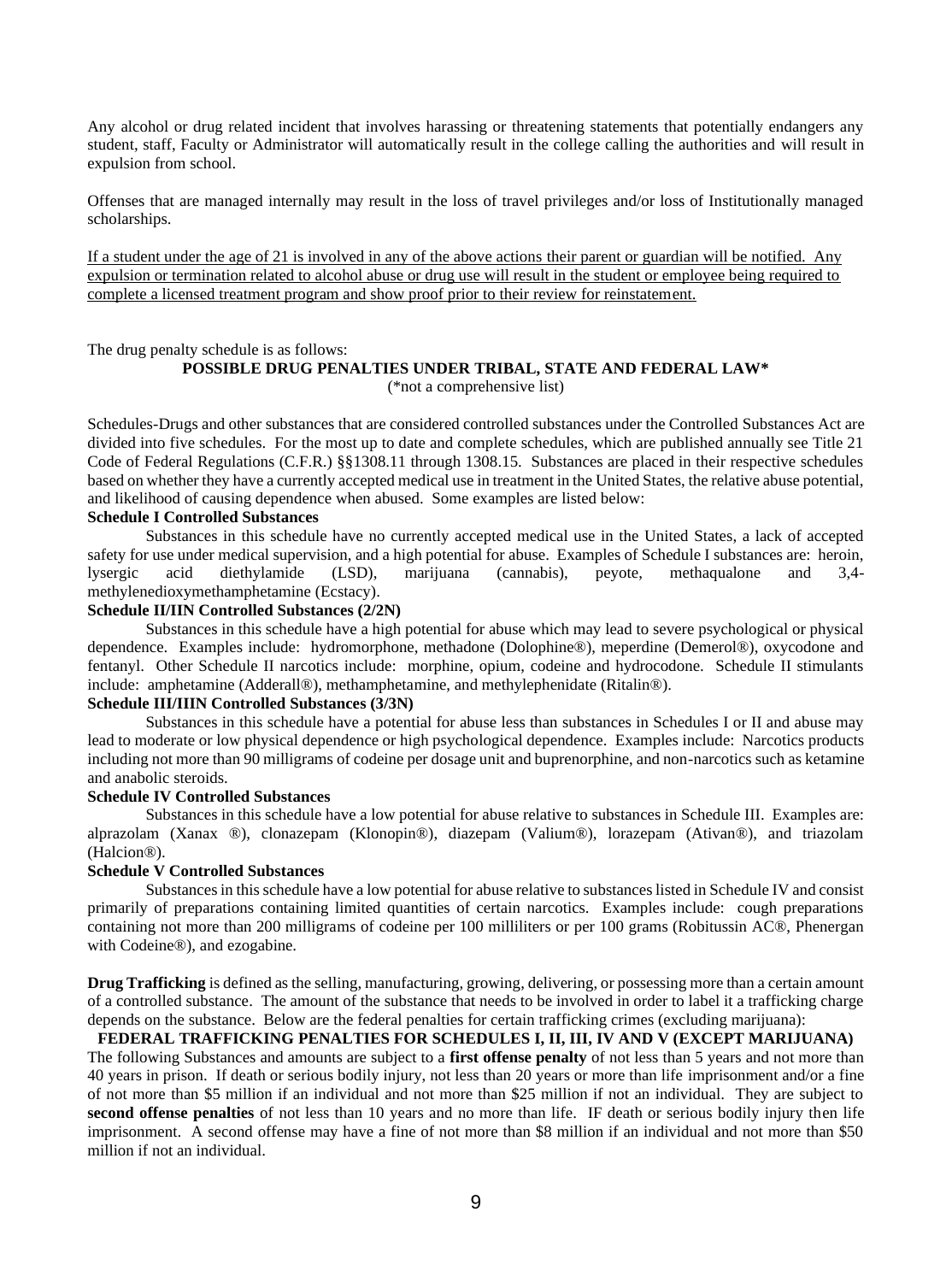**Schedule I:** Fentanyl Analogue 10-99 grams mixture, Heroin (100-999 grams mixture), LSD (1-9 grams mixture); **Schedule II**: Cocaine (500-4999 grams mixture), Cocaine Base (28-279 grams mixture), Methamphetamine 5-49 grams pure or 50-499 grams mixture), PCP (10-99 grams pure or 100-999 grams mixture); **Schedule IV:** Fentanyl (40-399 grams mixture).

The following Substances and amount are subject to a **first offense penalty** of not less than 10 years and not more than life imprisonment. If there is death or serious bodily injury, not less than 20 years or more than life imprisonment. First offense penalty is also subject to a fine of not more than \$10 million if an individual and not more than \$50 million if not an individual. A second offense is subject to a penalty of not less than 20 years and not more than life imprisonment. If death or serious bodily injury the penalty is life imprisonment. A **second offense penalty** is subject to a fine of not more than \$20 million in and individual and not more than \$75 million if not an individual. If there **are two or more prior offenses** the penalty will be life imprisonment and a fine of not more than \$20 million if an individual and not more than \$75 million if not an individual:

**Schedule I**: Fentanyl Analogue (100 grams or more mixture), Heroin (1 kilogram or more mixture), and LSD (10 grams or more mixture); **Schedule II:** Cocaine (5 kilograms or more mixture), Cocaine Base (280 grams or more mixture), Methamphetamine (50 grams or more pure or 500 grams or more mixture), PCP (100 grams or more pure or 1 kilogram or more mixture); **Schedule IV:** Fentanyl (400 grams or more mixture).

## **OTHER DRUG TRAFFICKING PENALTIES FOR SCHEDULES I, II, III, IV AND V (EXCEPT MARIJUANA)**

**Any amount of other Schedule I & II Substances, Any Drug Product Containing Gamma Hydroxybutyric Acid, and Flunitrazepam (Schedule IV-1 gram)**. **First Offense:** Not more than 20 years imprisonment. If death or serious bodily injury, not less than 20 years or more than life imprisonment and/or a fine not less than \$1 million for an individual and not more than \$5 million if not an individual. Second Offense: Not more than 30 years imprisonment. If death or serious bodily injury, life imprisonment. Second offense is also subject to a fine of no more than \$2 million if an individual or no more than \$10 million if not an individual.

**Any amount of Other Schedule III Drugs**. **First Offense:** Not more than 10 years imprisonment. If death or serious bodily injury, not more than 15 years imprisonment. A first offense may also have a fine of no more than \$500,000 if an individual and no more than \$2.5 million if not an individual. **Second Offense:** Not more than 20 years imprisonment. If death or serious injury, not more than 30 years imprisonment. Second offense is also subject to a fine of not more than \$1 million in an individual and not more than \$5 million if not an individual.

**Any Amount of All Other Schedule IV Drugs (other than one gram or more of Flunitrazepam). First Offense:** Not more than 5 years imprisonment and/or a fine of not more than \$250,000 if an individual and not more than \$1 million if not an individual. **Second Offense:** Not more than 10 years imprisonment and /or a fine of not more than \$500,000 if an individual nor more than \$2 million if other than an individual.

**Any Amount of All Schedule V Drugs. First Offense:** Note more than 1 year imprisonment and/or a fine of not more than \$100,000 if an individual and not more than \$250,000 if other than an individual. **Second Offense:** Not more than 4 years imprisonment and/or a fine of not more than \$200,000 if an individual and not more than \$500,000 if not an individual.

## **FEDERAL TRAFFICKING PENALTIES FOR MARIJUANA, HASHISH AND HASHISH OIL, SCHEDULE I SUBSTANCES**

**Marijuana (1,000 kilograms or more marijuana mixture or 1,000 or more marijuana plants). First Offense:** Not less than 10 years or more than life imprisonment. If death or serious bodily injury, not less than 20 years or more than life imprisonment. First offense is also subject to a fine of not more than \$10 million if an individual nor more than \$50 million if other than an individual. **Second Offense:** Not less than 20 years nor more than life imprisonment. If death or serious bodily injury than no more than life imprisonment. Second offense is also subject to a fine of not more than \$20 million if an individual or more than \$75 million if other than an individual.

**Marijuana (100 to 999 kilograms marijuana mixture or 100 to 999 marijuana plants. First Offense:** Not less than 5 years or more than 40 years imprisonment. If death or serious bodily injury, not less than 20 years or more than life imprisonment. First offense is also subject to a fine of not more than \$5 million if an individual nor more than \$25 million if other than an individual. **Second Offense:** Not less than 10 year nor more than life imprisonment. If death or serious bodily injury, not more than life imprisonment. Second offense is also subject to a fine of not more than \$8 million if an individual or more than \$50 million if other than an individual.

**Marijuana (50 to 99 kilograms marijuana mixture, 50 to 99 marijuana plants), Hashish (more than 10 kilograms), and Hashish Oil (more than 1 kilogram). First Offense:** Not more than 20 years imprisonment. If death or serious bodily injury, not less than 20 years nor more than life imprisonment. First offense is subject to a fine of no more than \$1 million if an individual and no more than \$5 million if other than an individual. **Second Offense:** Not more than 30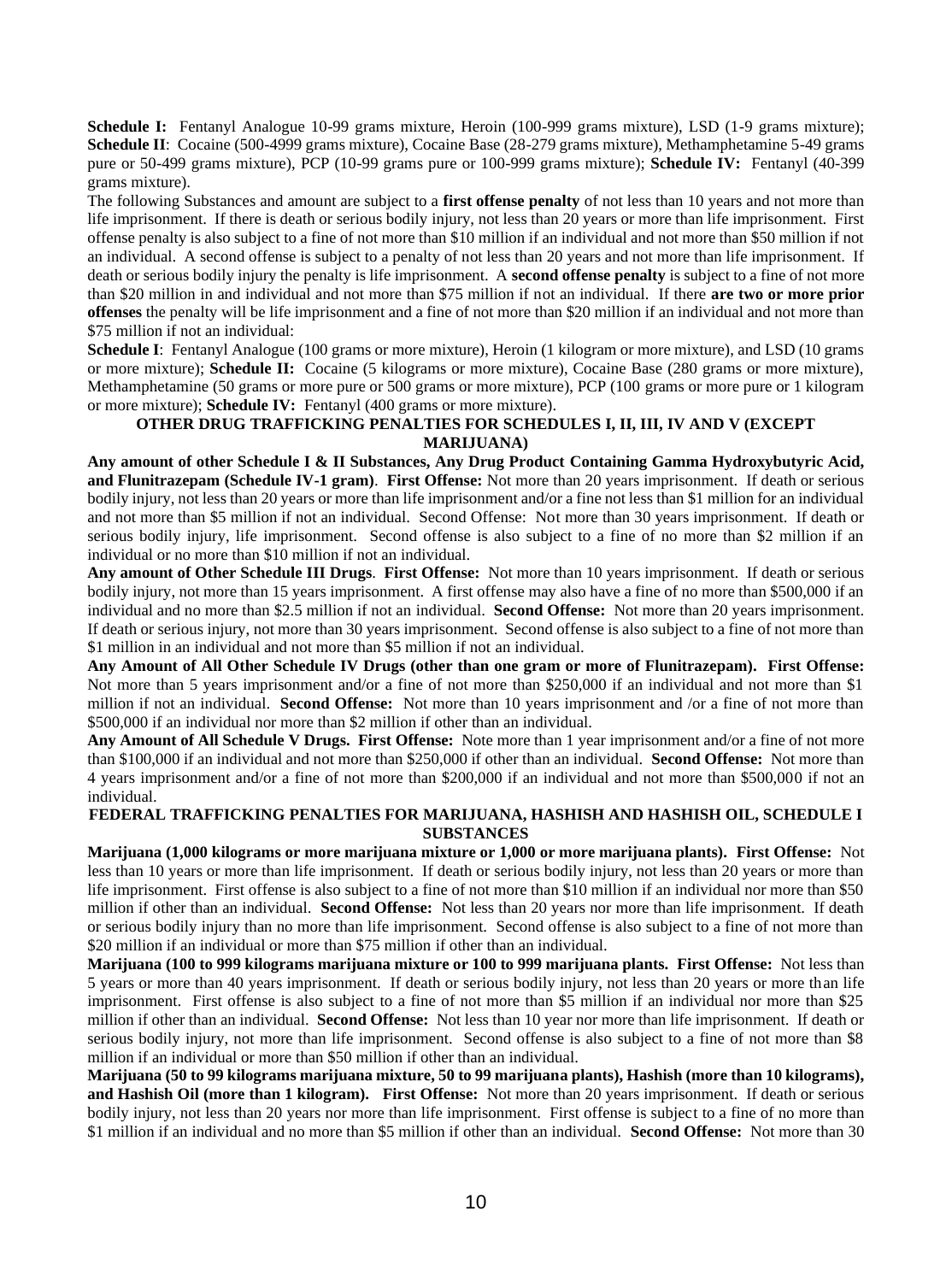years imprisonment. If death or serious bodily injury no more than life imprisonment. Second offense is also subject to a fine of not more than \$2 million if an individual and not more than \$10 million if other than an individual.

**Marijuana (less than 50 kilograms, 1 to 49 marijuana plants), Hashish (10 kilograms or less), and Hashish Oil (1 kilogram or less). First Offense:** Not more than 5 years imprisonment and/ or a fine of not more than \$250,000 if an individual and not more than \$1 million if other than an individual. **Second Offense:** Not more than 10 years imprisonment and/or a fine not more than \$500,000 for an individual nor more than \$2 million if other than an individual.

## **Santee Tribal Code Provision**

#### **(The Santee Dakota Nation of Nebraska has adopted the criminal laws of the State of Nebraska) Nebraska**

#### **(NE uses the federal schedule for classifying drugs)**

**Neb. Stat. 28-416.** *Except as authorized by the Uniform Controlled Substances Act (21 U.S.C. Chapter 13), is shall be unlawful for any person knowingly or intentionally: (a) To manufacture, distribute, deliver, dispense, or possess with intent to manufacture, distribute, deliver, or dispense a controlled substance; or (b) to create, distribute or possess with intent to distribute a counterfeit controlled substance.*

Anybody who violates the section above with respect to a controlled substance classified in Schedule I, II or III (except for cocaine, heroin and amphetamine) is guilty of a Class II felony. The penalty for a Class II Felony is between 1 and 50 years imprisonment.

Anybody who violates the section above with respect to a controlled substance classified in Schedules IV or V is guilty of a Class IIIA felony. The penalty for a Class IIIA felony is up to 5 years imprisonment or a fine of up to \$10,000 or both.

Anybody who violates the section above with respect to cocaine or any mixture or substance containing a detectable amount of cocaine a quantity of:

- (a) 140 grams or more shall be guilty of a Class IB felony punishable from 20 year to life imprisonment.
- (b) At least 28 grams but less than 140 grams shall be guilty of a Class IC felony which is punishable between 5 to 50 years imprisonment.
- (c) At least 10 but less than 28 grams shall be guilty of a Class ID felony which is punishable between 3 to 30 years imprisonment.

Anybody who violates the section above with respect to base cocaine (crack) or any mixture or substance containing a detectable amount of base cocaine in a quantity of:

- (a) 140 grams or more shall be guilty of a Class IB felony punishable from 20 year to life imprisonment.
- (b) At least 28 grams but less than 140 grams shall be guilty of a Class IC felony which is punishable between 5 to 50 years imprisonment.
- (c) At least 10 but less than 28 grams shall be guilty of a Class ID felony which is punishable between 3 to 30 years imprisonment.

Anybody who violates the section above with respect to heroin or any mixture or substance containing a detectable amount of heroin in a quantity of:

- (a) 140 grams or more shall be guilty of a Class IB felony punishable from 20 year to life imprisonment.
- (b) At least 28 grams but less than 140 grams shall be guilty of a Class IC felony which is punishable between 5 to 50 years imprisonment.
- (c) At least 10 but less than 28 grams shall be guilty of a Class ID felony which is punishable between 3 to 30 years imprisonment.

Anybody who violates the section above with respect to amphetamine, its salts, optical isomers, and salts of its isomers or with respect to methamphetamine, its salts, optical isomers, and salts of its isomers, in a quantity of:

- (a) 140 grams or more shall be guilty of a Class IB felony punishable from 20 year to life imprisonment.
- (b) At least 28 grams but less than 140 grams shall be guilty of a Class IC felony which is punishable between 5 to 50 years imprisonment.
- (c) At least 10 but less than 28 grams shall be guilty of a Class ID felony which is punishable between 3 to 30 years imprisonment.

## **Marijuana**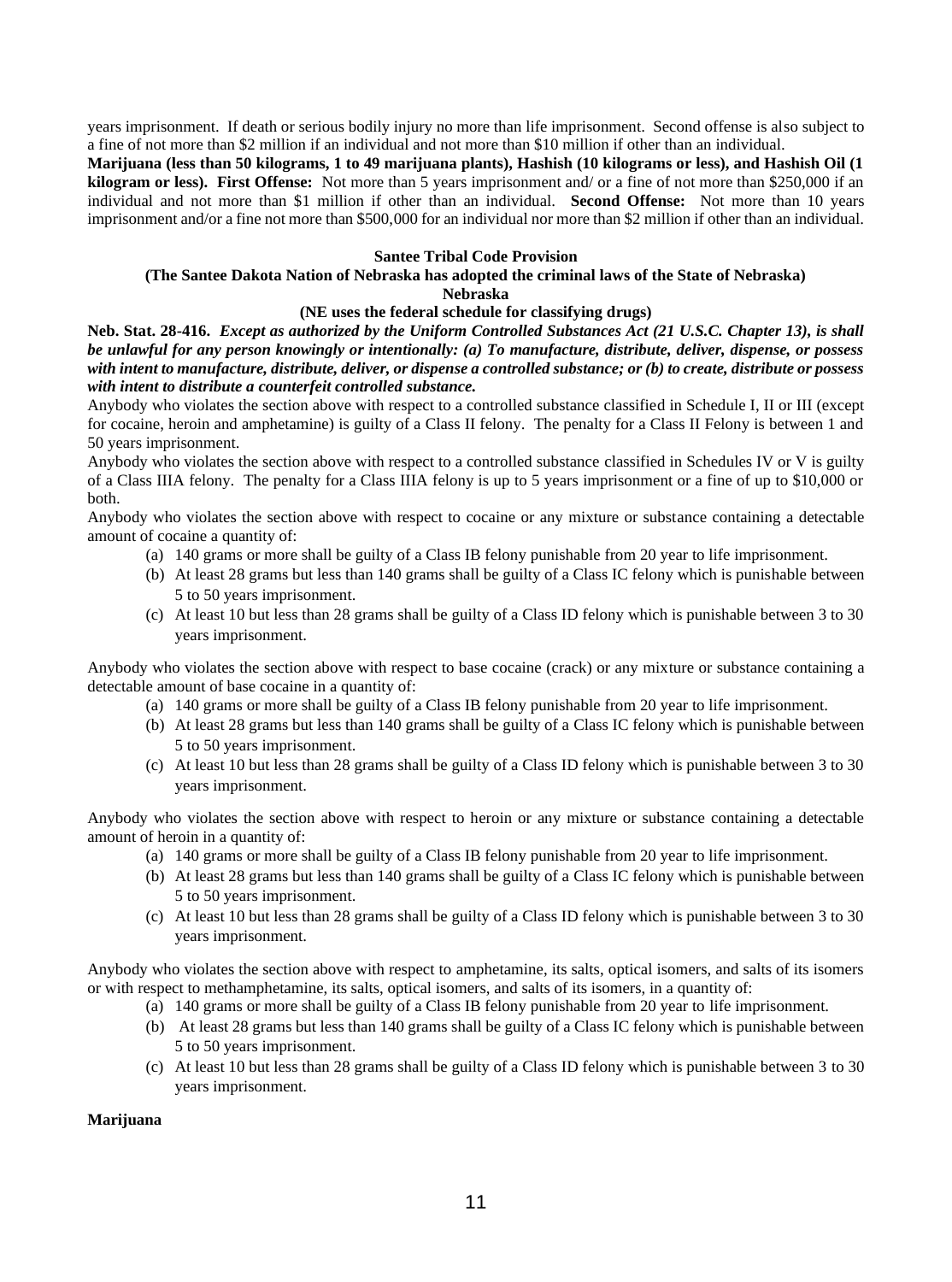Any person knowingly or intentionally possessing marijuana weighing more than one ounce but not more than one pound shall be guilty of a Class III misdemeanor which is punishable by up to three months in jail or a fine up to \$500 or both. Any person knowingly or intentionally possessing marijuana weighing more than one pound shall be guilty of a Class IV felony punishable by up to 5 years in prison or a fine of up to \$10,000 or both.

Any person knowingly or intentionally possessing marijuana weighing one ounce or less or any substance containing a quantifiable amount of the substances, chemicals, or compounds of Schedule I shall:

- (a) For the first offense, be guilty of an infraction, receive a citation, be fined three hundred dollars, and be assigned to attend a course if the judge determines that attending such course is in the best interest of the individual defendant.
- (b) For the second offense, be guilty of a Class IV misdemeanor, receive a citation, and be fined \$400 dollars and may be imprisoned not to exceed five days.
- (c) For the third and all subsequent offenses, be guilty of a Class IIIA misdemeanor, receive a citation, be fined five hundred dollars, and be imprisoned not to exceed seven days.

## **Omaha Tribal Code Provision Possession**

## **SECTION 5-3-6**

Unlawful Manufacture or Delivery of a Controlled Substance is a Class A offense.

Unlawful Possession of a Controlled Substance is a Class A Offense.

Class A offenses may be sentenced as follows: a term of imprisonment not to exceed one (1) year and a fine not to exceed \$5,000.

## **SECTION 5-4-124**

Possession of Marijuana can be a Class A, B, or C offense and is dependent of the amount possessed.

Class A possession under this section is subject to a fine of not less than \$1500 or a term of imprisonment not to exceed 12 months, or both.

Class B possession under this section is subject to a fine of not less than \$500 or a term of imprisonment not to exceed 90 days, or both.

Class C possession under this section is subject to a fine of not less than \$300.

NICC does not employee any personal or pastoral counselors. Students are referred to the list of local agengies as follows for counseling services. Referrals to community treatment agencies/centers may be made by college staff. Suggested agencies available in the area:

| Jackson Recovery Centers (several locations in the<br>same area)<br>https://www.jacksonrecovery.com/<br>800 5th St., Sioux City, IA. 51101 (main office)<br>712-234-2300<br>Substance Abuse, Mental Health | Ponca Tribe of Nebraska Behavioral Health Services<br>http://www.poncatribe-ne.org/Offices<br>125 6th St., Sioux City, IA 51101<br>712-258-0500<br><b>Behavioral Health</b> |
|------------------------------------------------------------------------------------------------------------------------------------------------------------------------------------------------------------|-----------------------------------------------------------------------------------------------------------------------------------------------------------------------------|
| <b>Transitional Services of Iowa</b>                                                                                                                                                                       | Winnebago Tribe Behavioral Health                                                                                                                                           |
| http://www.transitionalservicesofiowa.org/contact_us.                                                                                                                                                      | http://www.winnebagohhs.com/services/behavioral_health.                                                                                                                     |
| html                                                                                                                                                                                                       | html                                                                                                                                                                        |
| 1221 Pierce St., Sioux City, IA 51105                                                                                                                                                                      | 225 Bluff St., Winnebago, NE 68071                                                                                                                                          |
| 712-255-0204                                                                                                                                                                                               | 402-878-2911                                                                                                                                                                |
| Mental Health, Behavioral Health                                                                                                                                                                           | <b>Behavioral Health</b>                                                                                                                                                    |
|                                                                                                                                                                                                            |                                                                                                                                                                             |
| Chee Woy Na Zhee Halfway House                                                                                                                                                                             | <b>Omaha Suicide Prevention Resource Center</b>                                                                                                                             |
| 203 Maple St., Winnebago, NE 68071                                                                                                                                                                         | http://www.sprc.org/grantees/omaha-tribe-nebraska                                                                                                                           |
| 402-878-2480                                                                                                                                                                                               | 312 Main St., Macy, NE 86039                                                                                                                                                |
| Substance Abuse                                                                                                                                                                                            | 402-846-5280                                                                                                                                                                |
|                                                                                                                                                                                                            | Mental Health                                                                                                                                                               |
|                                                                                                                                                                                                            |                                                                                                                                                                             |
| Chee Ponca Tribe Health/Wellness                                                                                                                                                                           | <b>LIMPH</b>                                                                                                                                                                |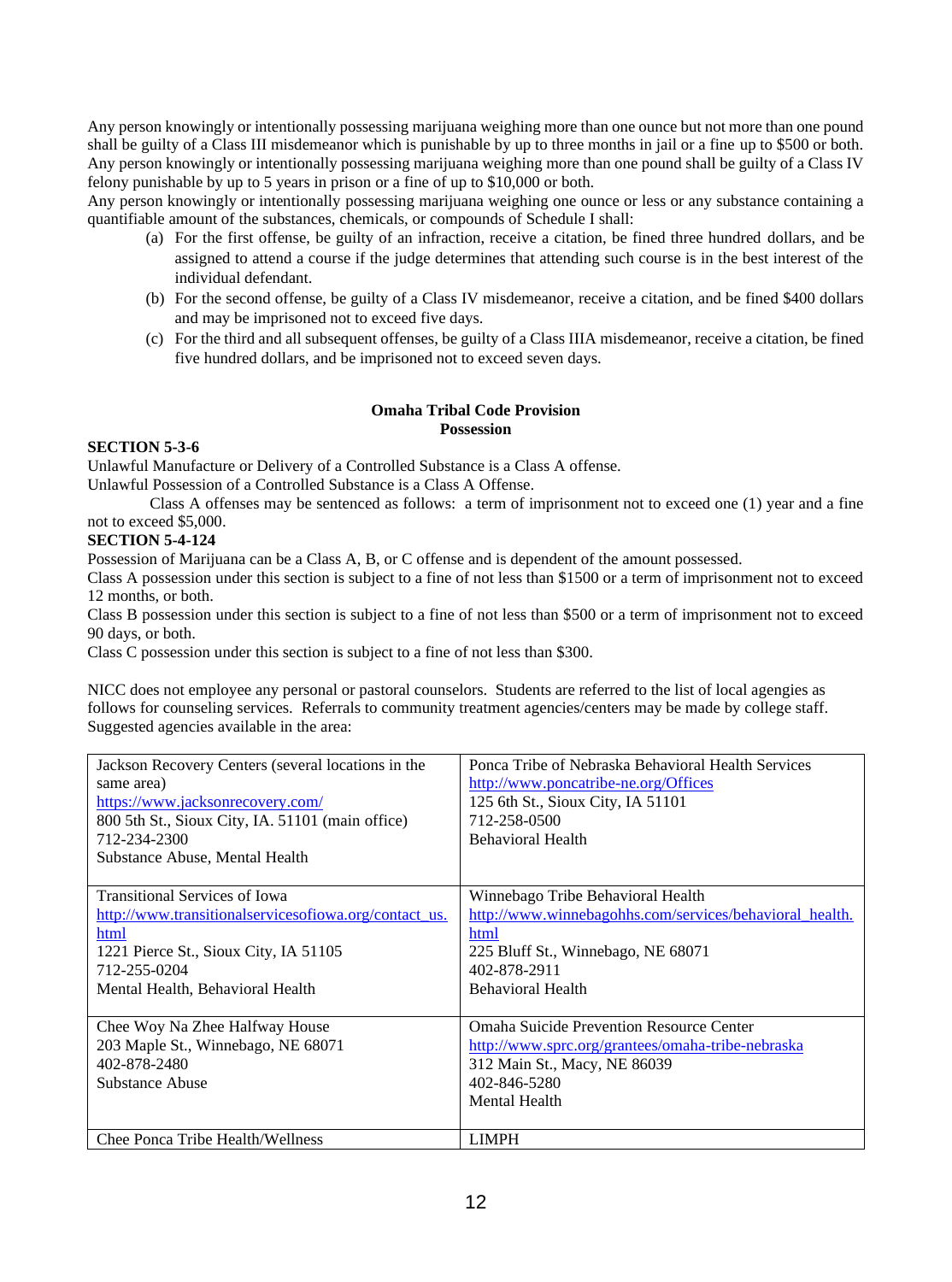| http://www.poncatribe-ne.org/       | System of Care Indian Center  |
|-------------------------------------|-------------------------------|
| 249 Spruce Ave., Niobrara, NE 68760 | www.societyofcare.org         |
| 402-857-3341                        | Niobrara, NE                  |
| Substance Abuse                     | $(402)$ 857-2508 x304         |
|                                     | <b>Mental Health</b>          |
| H. E.A.R.T. Santee Clinic           | <b>ONCRT-Walthill</b>         |
| Rez. sez. cl@gmail.com              | http://www.omahanationcrt.org |
| 110 South Visiting Eagle St.        | 312 Main St. Fl. 2            |
| Niobrara, NE                        | Walthill, NE                  |
| 402-857-2508                        | 402-846-5280                  |

## **VIOLENCE PREVENTION**

#### **VIOLENCE-FREE INSTITUTION**

The Nebraska Indian Community College has zero tolerance for physical or verbal violence of any kind. Anyone causing a situation which threatens the physical or emotional well-being of any NICC student, staff, faculty, administrator, or visitor will be removed, barred, or dismissed from enrollment or employment from the campus. Any situation involving violence could also result in criminal prosecution. Local law enforcement will be summoned if the problem becomes persistent or if there appears to be an immediate threat to a person's physical or emotional well-being. Campus Crime and Security Report will be compiled and distributed annually.

## **RIOTS AND CIVIL DISTURBANCES**

- **A. Procedures:** In the event of a riot or civil disturbance remove all students and visitors from the area most immediate to the disturbance. The Person in Charge or representative will notify the following:
	- a. Police at 911
	- b. The Federal Bureau of Investigation at the Sioux City Office (712) 258-1920 or at the Omaha Office (402) 493-8688
	- c. The Tribal Business Manager, if on Tribal land.
	- d. Any Member of the Tribal Council, if on Tribal land.

The Person in Charge or representative are to act in the best interest of all concerned and solve the problem at its lowest level. For the safety of all concerned the NICC employees are not to attempt to mediate.

- **A. Report:** Only those reports specifically required will be authorized as indicated
	- **a.** The Person in Charge will (verbally report the results of the incident to the College President.
	- b. The Person in Charge will prepare a written report to the College President, the NICC Board of Director Chair, and the Tribal Councils if applicable. The report will outline the incident as follows: how the emergency was received, action taken, authorities contacted and response. Findings and decisions made conjointly between the Person in Charge and the assisting agencies should be part of this report.

## **ACTIVE SHOOTER PROCEDURE**

Nebraska Indian Community College has three campuses, two are located in Tribal Communities, Macy, Nebraska and Santee, Nebraska, and one in an urban area, South Sioux City, Nebraska. Each Campus has a designated entry with other entry points. The following instruction is defined for each campus. In the event that an active shooter is identified on the exterior of the building. Staff should lock down the facility as quickly as possible and call 911 or Tribal Police as later identified in the event of entry of an active shooter at each facility. Many rooms at each campus are now equipped with S.A.V.E kits that have items that could be used to protect themselves.

Macy Campus: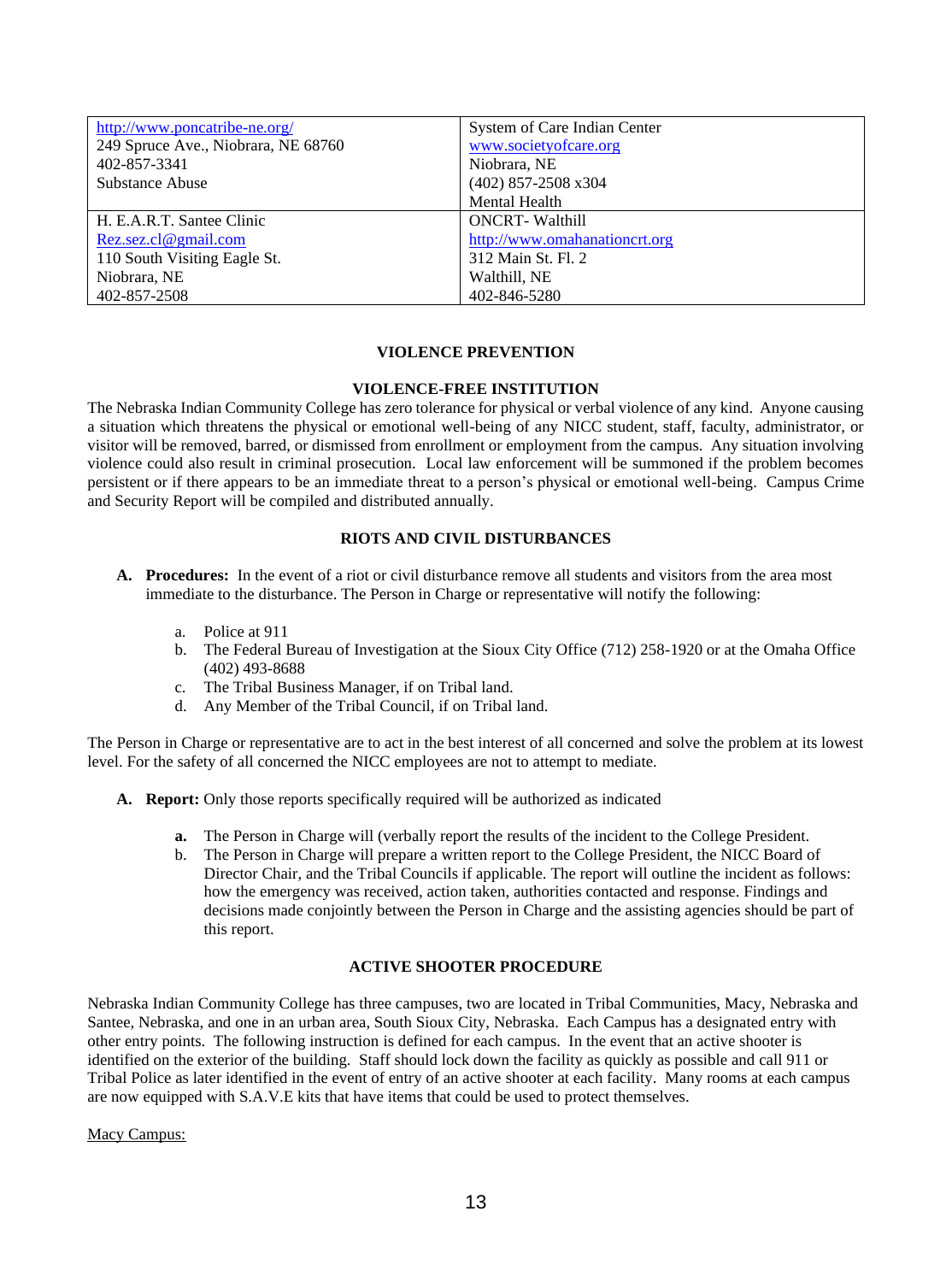In the event that an active shooter enters the Macy Campus, all staff should attempt to help students exit the building to the nearest exit if they have a clear pathway. Employees that are trapped should shield themselves in offices, grabbing objects to throw at the shooter or to use as a weapon to defend themselves. Items can be found in the blue logo'd buckets throughout the campus, including 2 in the office and VTC 1 and 2. This protocol follows the training from May 2018. It is better to fight or flight than to sit and be a victim. Items to throw would be staplers, hole punchers, books, objects to defend are scissors, screw drivers, forks. ALL STAFF designated at Macy Campus should have the Macy PD number saved in their cell phones 402-837-5906, and if able should call them and tell them that there is an active shooter at the campus.

#### Santee Campus:

In the event that an active shooter enters the Santee Campus, all staff should attempt to help students exit the building to the nearest exit if they have a clear pathway. Employees that are trapped should shield themselves in offices/classrooms, grabbing objects to throw at the shooter or to use as a weapon to defend themselves. Items can be found in the blue logo'd buckets throughout the campus, including 2 in the office and VTC 1 and 2. This protocol follows the training from May 2018. It is better to fight or flight than to sit and be a victim. Items to throw would be staplers, hole punchers, books, objects to defend are scissors, screw drivers, forks. ALL STAFF designated at Santee Campus should have the Santee PD number saved in their cell phones 402-288-4464, and if able should call them and tell them that there is an active shooter at the campus.

#### South Sioux City Campus:

In the event that an active shooter enters the South Sioux City Campus, all staff should attempt to help students exit the building to the nearest exit if they have a clear pathway. Employees that are trapped should shield themselves in offices/classrooms, grabbing objects to throw at the shooter or to use as a weapon to defend themselves. Items can be found in the blue logo'd buckets throughout the campus, including 2 in the office and VTC 1 and 2. This protocol follows the training from May 2018. It is better to fight or flight than to sit and be a victim. Items to throw would be staplers, hole punchers, books, objects to defend are scissors, screw drivers, forks. ALL STAFF at SSC Campus should call 911 and tell them that there is an active shooter on campus. ALL STAFF designated at Santee Campus should have the South Sioux City PD number saved in their cell phones 402-494-7512, and if able should call them and tell them that there is an active shooter at the campus.

## **CRIME PREVENTION**

A campus community must do more than just react to crime; it must look for opportunities to deter crime. A variety of personal habits will help students, faculty, and staff to maintain safe interactions while at the college's campuses:

- keep contact numbers for emergency calls in your cell phone
- lock vehicles
- remove expensive items from view in your vehicle
- keep personal belongings with you or secured while on campus
- ask someone to walk to your car with you after dark/don't leave a student or staff person alone in the parking lot after dark.
- buddy system work together to keep each other safe
- do not prop open building doors
- be aware of your surroundings, trust your instincts and practice common sense.
- report suspicious actions to the campus administration

### **SEXUAL AND GENDER HARRASMENT**

NICC is pledged to maintaining a safe working and learning environment because sexual harassment can interfere with a student's academic performance and emotional and physical well-being, and that preventing and remedying sexual harassment in schools is essential to ensure nondiscriminatory, safe environments in which students can learn.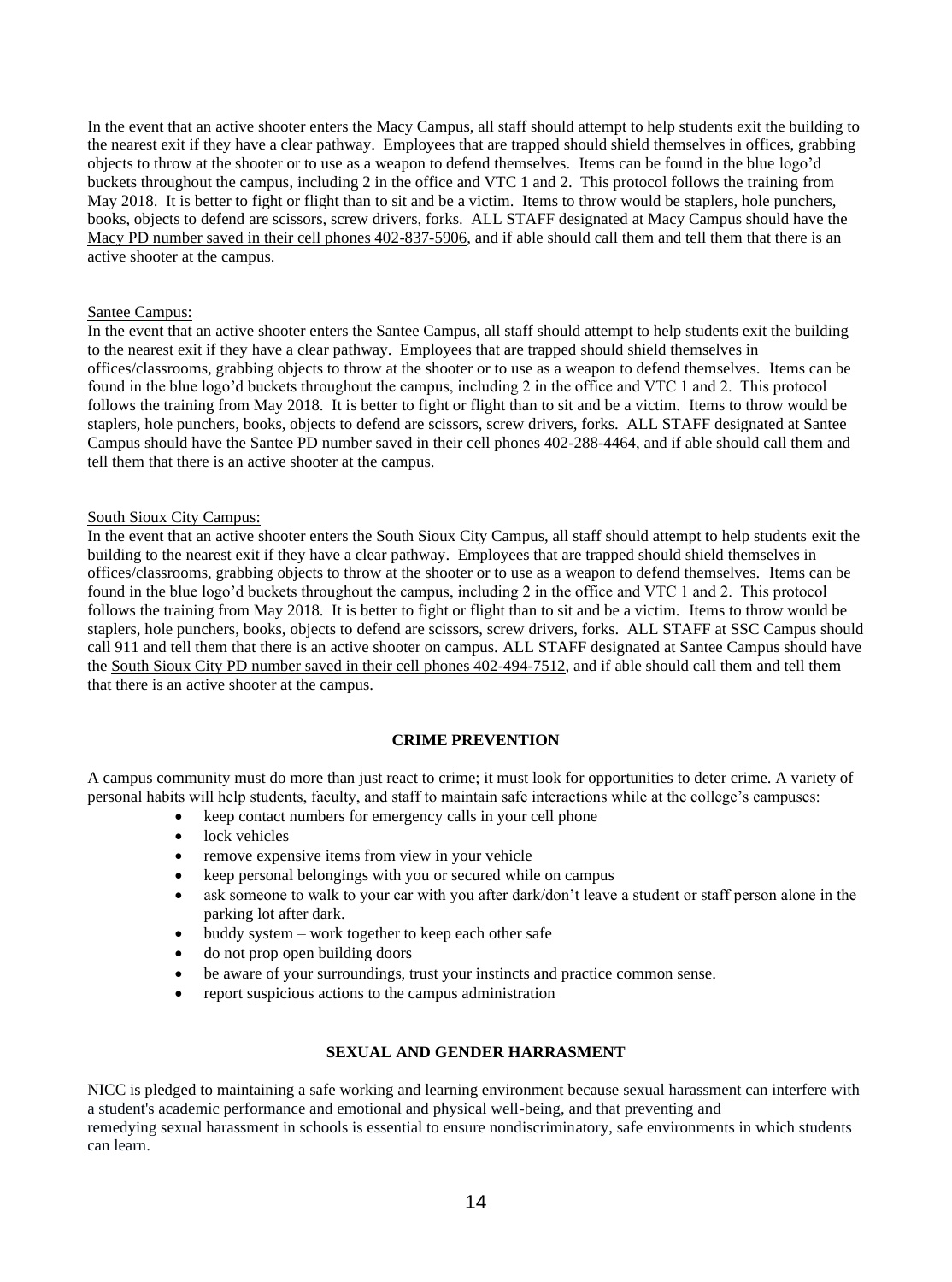Current laws define various violent and/or non-consensual sexual acts as crimes. Additionally, Nebraska Indian Community College has a defined category of sexual misconduct for which action under this policy may be imposed. Generally speaking, NICC considers sexual intimidation or exploitation violations to be the most serious, and therefore typically imposes the most severe sanctions, including suspension or expulsion for students and termination for employees. However, NICC reserves the right to impose any level of sanction, ranging from a reprimand up to and including suspension or expulsion/termination, for any act of sexual misconduct or other gender-based offenses, including intimate partner or relationship violence, nonconsensual sexual contact, and stalking based on the facts and circumstances of the grievance.

Complaints regarding sexual and gender harassment will be directed to the Human Resource Manager and/or Academic Dean.

NICC does not have specific on-campus programing related to prevention of dating violence, domestic violence, sexual assault and stalking as defined below, however, we do cooperate with the ONCRT DV Program and DTSU.

#### **DATING, DOMESTIC, SEXUAL ASSAULT AND STALKING.**

Sexual misconduct against any member of the Nebraska Indian Community College will be turned over to local authorities for investigation since NICC does not have any on campus housing or will be handled through the NICC grievance policy as stated below. Reporting persons are the Administrative Personnel listed in the Introduction and the Title IX Coordinator, HR Manager as previously stated. All NICC Staff were responsible for completing Clery Act, VAWA, and Title IX basic training in 2019. 10 employees completed the Campus Security Authority (CSA) Training.

#### **DISCIPLINE**

Students are to maintain orderly conduct that is consistent with an educational environment. An instructor may remove a student from the classroom for behavior that violates the right of his peers. The violation is then reported to the Academic Dean for review and action. Discipline is the responsibility of the Academic Dean who has the authority to act on any violation and take whatever action is deemed appropriate. The Academic Dean will review all complaints and may dismiss the allegations, make an administrative disposition, or conduct a formal hearing in conjunction with the grievance committee. Possible disciplinary actions can be found in the Student Rights section of this catalog. Students dissatisfied with findings of the Academic Dean should follow the Grievance Procedure.

#### **DISCRIMINATION**

Fair, prompt, and impartial consideration of complaints involving discrimination on the grounds of race, religion, sex, age, national origin, Tribal affiliation, or disability will be provided to students and staff without fear of reprisal. Full cooperation will be provided to an individual who files a complaint of discrimination. Matters of discrimination can be directed to the Human Resources Manager or Academic Dean.

| Word(s)                            | <b>Definition</b>                                                                                                                                  |
|------------------------------------|----------------------------------------------------------------------------------------------------------------------------------------------------|
| College, NICC                      | Means Nebraska Indian Community College                                                                                                            |
| Student                            | Means a student actively enrolled in classes at NICC                                                                                               |
| Faculty member                     | Means any person assigned by the College to conduct classroom activities                                                                           |
| Administrator or<br>Administration | Means a person in the Executive level of NICC                                                                                                      |
| <b>Bomb</b>                        | Means a danger of an explosive or incendiary device.                                                                                               |
| Person in Charge                   | The person who is in charge of a campus site according to the organizational<br>structure or administrative decision, that is an employee of NICC. |

#### **DEFINITIONS**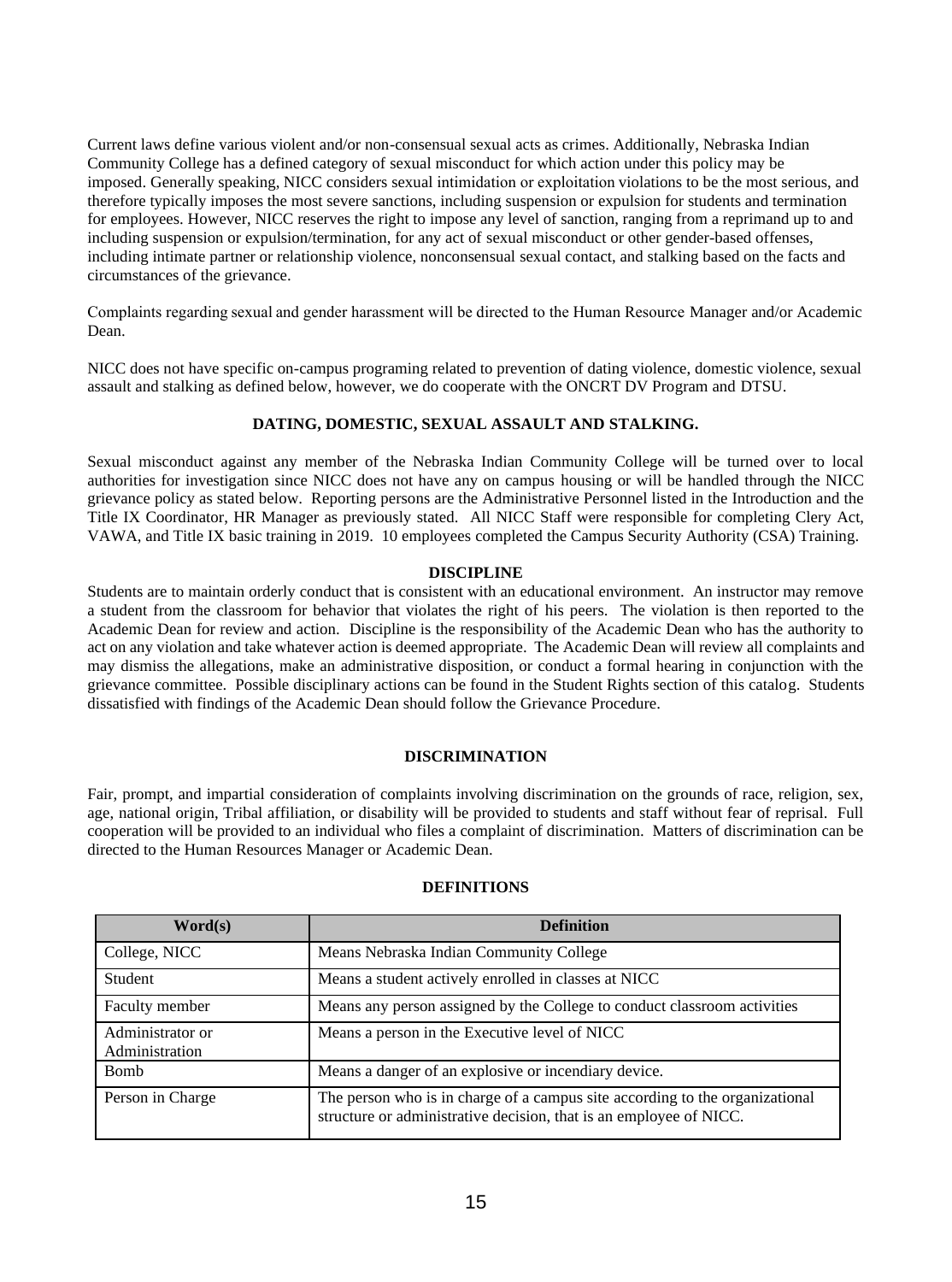| Law Enforcement Agencies               | Agencies that handle criminal matters. These agencies are defined as city,<br>county, tribal, state, and federal agencies.                                                                                                                                                                 |
|----------------------------------------|--------------------------------------------------------------------------------------------------------------------------------------------------------------------------------------------------------------------------------------------------------------------------------------------|
| College premises                       | Includes all land, buildings, facilities and other property in the ownership of<br>NICC including adjacent streets and sidewalks.                                                                                                                                                          |
| Consent                                | Effective consent is informed, freely and actively given, in mutually<br>understandable words or actions, by each participant, which indicates a<br>willingness to participate in mutually agreed upon sexual activity                                                                     |
| Incapacitated                          | Incapacitated means being in a state where a person lacks the mental or<br>physical capacity to appreciate the fact that they are in a sexual situation                                                                                                                                    |
| Domestic Violence                      | felony or misdemeanor crimes of violence committed by a current or former<br>spouse or intimate partner of the victim                                                                                                                                                                      |
| Dating Violence                        | violence by a person who has been in a romantic or intimate relationship with<br>the victim. Whether there was such relationship will be gauged by its length,<br>type, and frequency of interaction.                                                                                      |
| Stalking & Cyberstalking               | Sexual conduct directed at a specific person that would cause a reasonable<br>person to fear for their individual safety or the safety of others; or to suffer<br>substantial emotional distress.                                                                                          |
| <b>Sexual Assault</b>                  | Any nonconsensual sexual act proscribed by federal, tribal, or state law,<br>including when the victim lacks capacity to consent. This definition will<br>include but not limited to: rape, attempted sexual assault, threats of sexual<br>violence either of the same or opposite gender. |
| Sexual harassment                      | Means unwelcome, gender-based verbal or physical conduct that is sufficiently<br>severe, persistent, or pervasive that it unreasonably interferes with, denies, or<br>limits someone's ability to participate or benefit from programs.                                                    |
| Sexual intimidation or<br>exploitation | Means non-consensual or abusive sexual advantage of another for his/her own<br>advantage or benefit.                                                                                                                                                                                       |
| <b>Sexual Misconduct</b>               | Includes Sexual harassment and sexual intimidation or exploitation as defined<br>by NICC.                                                                                                                                                                                                  |
| Complaint                              | Means a written accusation that has been filed with a person-in-charge.                                                                                                                                                                                                                    |
| <b>Natural Disaster</b>                | A natural disaster is defined as a tornado (see definition), earthquake (see<br>definition), flood (see definition), thunderstorm (see definition), lightning<br>strike (see definition)                                                                                                   |
| Tornado                                | A rotating column of air ranging in width from a few yards to more than a mile<br>and whirling at destructively high speeds, usually accompanied by a funnel-<br>shaped downward extension of a cumulonimbus cloud.                                                                        |
| Earthquake                             | A sudden movement of the earth's crust caused by the release of stress<br>accumulated along geologic faults or by volcanic activity.                                                                                                                                                       |
| Flood                                  | An overflowing of water onto land that is normally dry.                                                                                                                                                                                                                                    |
| Thunderstorm                           | A transient, sometimes violent storm of thunder and lightning, often<br>accompanied by rain and sometimes hail.                                                                                                                                                                            |
| <b>Lightning Strike</b>                | An abrupt, discontinuous natural electric discharge in the atmosphere.                                                                                                                                                                                                                     |
| <b>Blizzard</b>                        | A violent snowstorm with winds blowing at a minimum speed of 35 miles (56<br>kilometers) per hour and visibility of less than one-quarter mile (400 meters)<br>for three hours.                                                                                                            |
| Riot                                   | A wild or turbulent disturbance created by a large number of people.                                                                                                                                                                                                                       |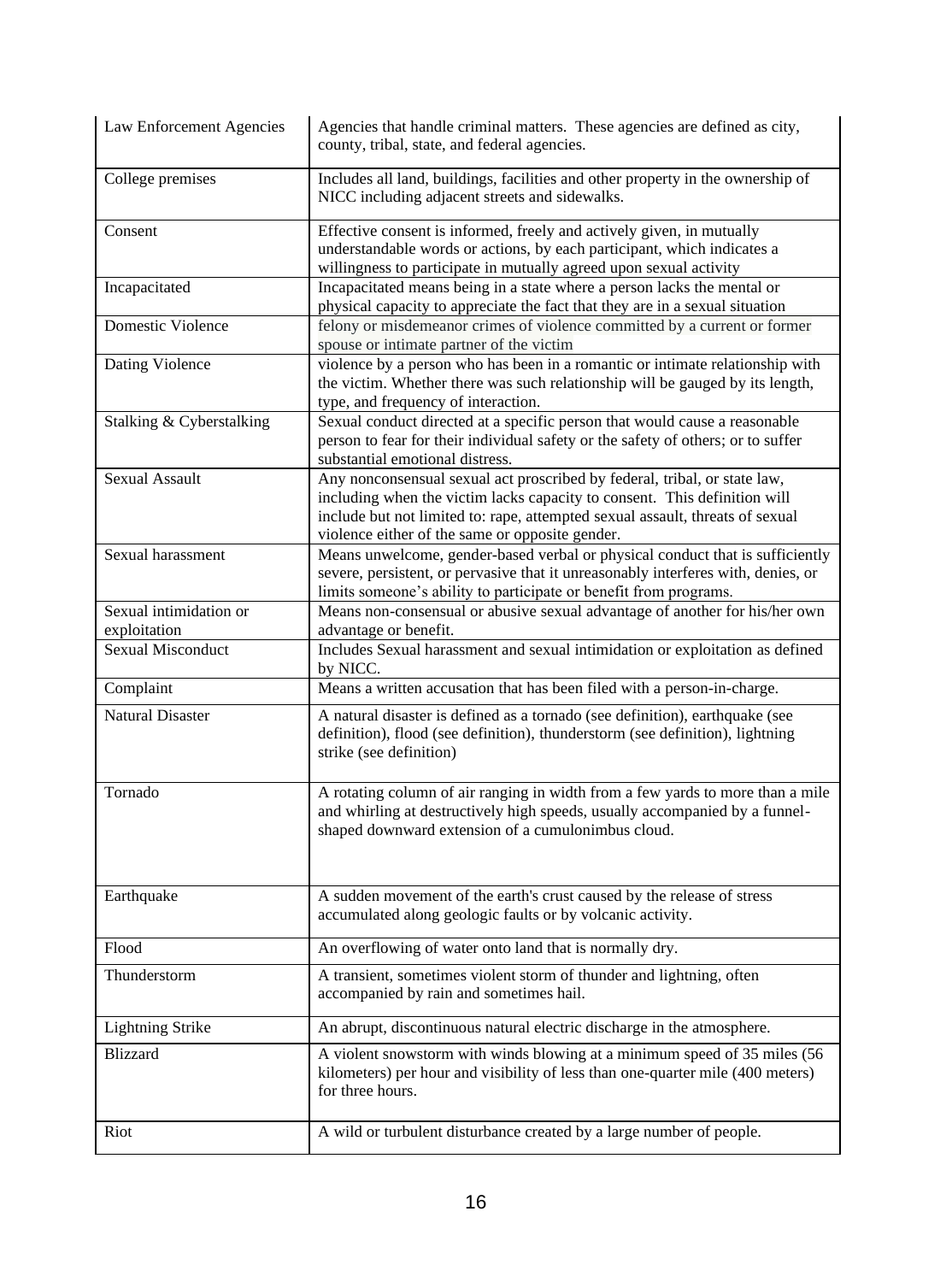| Word(s)                           | <b>Clery Crimes</b>                                                                                                  |
|-----------------------------------|----------------------------------------------------------------------------------------------------------------------|
| Criminal Homicide                 | See FSA Regulations and National Incident-Based Reporting System User<br>Manual                                      |
| Robbery                           | See FSA Regulations and National Incident-Based Reporting System User<br>Manual                                      |
| <b>Burglary</b>                   | See FSA Regulations and National Incident-Based Reporting System User<br>Manual                                      |
| Arson                             | See FSA Regulations and National Incident-Based Reporting System User<br><b>Manual</b>                               |
| Rape                              | See FSA Regulations and National Incident-Based Reporting System User<br><b>Manual</b>                               |
| <b>Aggravated Assault</b>         | See FSA Regulations and National Incident-Based Reporting System User<br><b>Manual</b>                               |
| Motor Vehicle Theft               | See FSA Regulations and National Incident-Based Reporting System User<br>Manual                                      |
| Drug Law Violations               | See FSA Regulations and National Incident-Based Reporting System User<br><b>Manual</b>                               |
| <b>Illegal Weapons Possession</b> | See FSA Regulations and National Incident-Based Reporting System User<br>Manual                                      |
| <b>Liquor Law Violations</b>      | See FSA Regulations and National Incident-Based Reporting System User<br>Manual                                      |
| Fondling                          | See FSA Regulations and National Incident-Based Reporting System User<br>Manual                                      |
| Incest                            | See FSA Regulations and National Incident-Based Reporting System User<br>Manual                                      |
| <b>Statutory Rape</b>             | See FSA Regulations and National Incident-Based Reporting System User<br>Manual                                      |
| All Hate Crimes                   | See FSA Regulations and Uniform Crime Reporting Hate Crime Data<br><b>Collections Guidelines and Training Manual</b> |
| Domestic Violence                 | See FSA Regulations and Violence Against Women Act of 1994                                                           |
| Dating Violence                   | See FSA Regulations and Violence Against Women Act of 1994                                                           |
| <b>Stalking</b>                   | See FSA Regulations and Violence Against Women Act of 1994                                                           |
| <b>Sexual Assault</b>             | See FSA Regulations and Violence Against Women Act of 1994                                                           |

## **PROCEDURES AND POLICIES OF NICC**

Students filing Complaints, Question or Concerns can contact the Human Resources, Academic Dean, or Dean of Student Services at 844-440-6422 or 402-936-1007. The representative will explain and discuss your right to file a criminal complaint (sexual assault and violence); the NICC Complaint process will follow the Grievance Policy as listed in the college's catalog and at the end of this report. Students also have the right to report any criminal event to the police.

## **In an emergency call 911 immediately and preserve any evidence necessary for police reporting.**

## **STUDENT RIGHTS**

The following rights of the student are recognized as among those that the College has the responsibility to foster and protect.

• The right to pursue educational, recreational, social, religious, and cultural activities.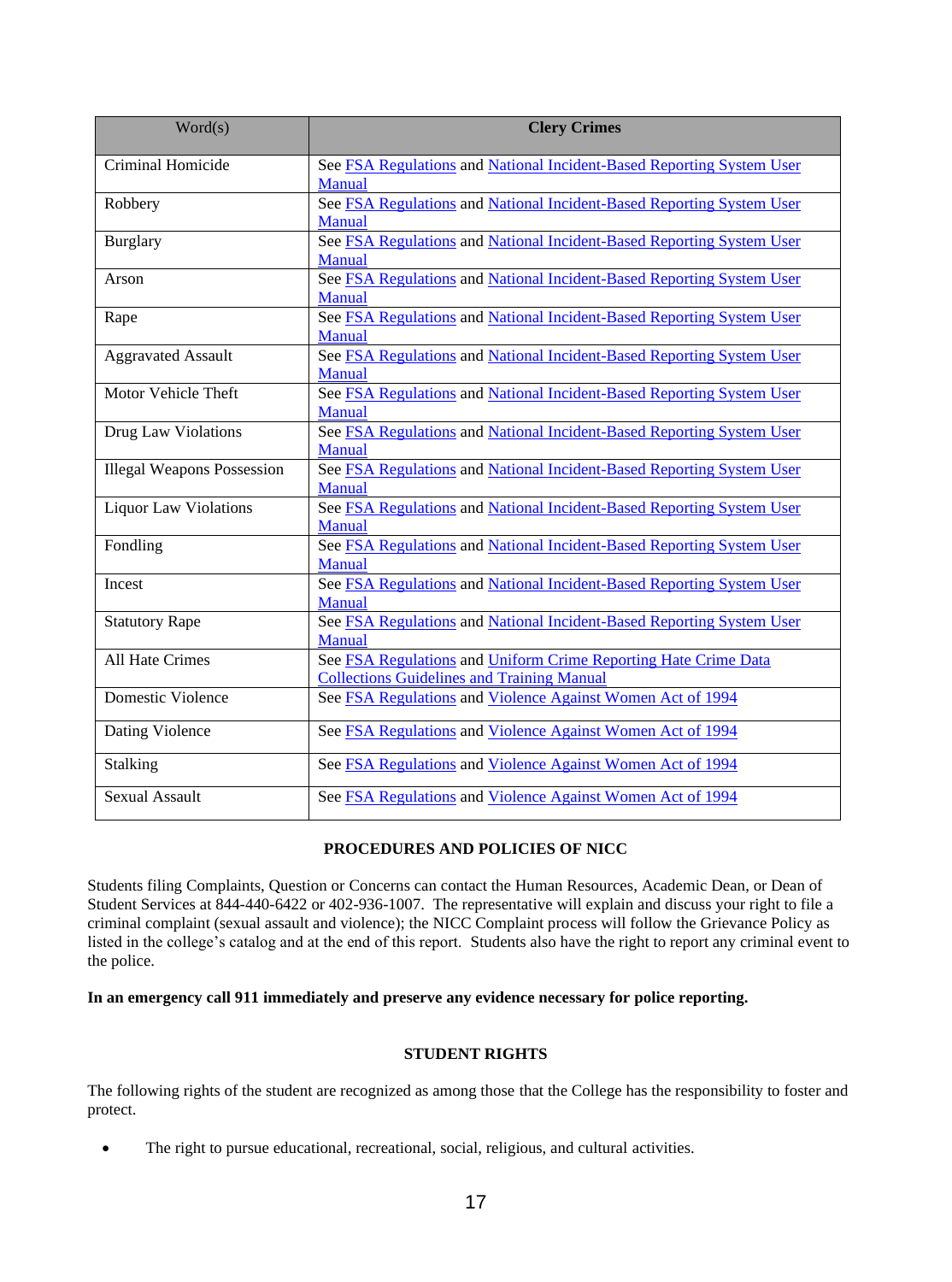The right to maintenance of a campus environment characterized by safety and good order.

• The right to organize, join, and maintain membership in associations to promote lawful interests the student holds in common with other students, subject to reasonable and non-discriminatory College regulations.

• The right to appropriate available services of the faculty, administrative offices, and support services of the College.

• The right to report grievances or complaints to college administration or staff, local police, Federal agencies, or Tribal authorities.

The right to fair and impartial evaluation of the student's academic work.

The right to have complete and accurate records maintained by the College of the student's academic performance and the right to review them.

The right, through representatives of the student's choice, to voice his or her opinion and to participate in the formulation of regulations affecting student affairs.

• The right to have the College maintain and protect the student's academic conduct, financial information, and counseling records, as required by the Family Educational Rights and Privacy Act (FERPA). A copy of the FERPA Act may be requested through the Admissions/Advising/Records Office and can be viewed under Consumer Information at [www.thenicc.edu.](http://www.thenicc.edu/) The student has the right to provide a written request for the disclosure of their records. If the student requests a copy of the records, a charge of \$.10 per page will be assessed to the student's account. See also Release of student information for more information.

## **STUDENT RESPONSIBILITIES**

Students are bound by all rules, regulations, and processes of the College Catalog effective during their term of enrollment**. Students should read the NICC College Catalog carefully, as it is their primary source of information on requirements and regulations.** The College will not waive a regulation because a student pleads ignorance of it. This College Catalog should be retained as a permanent record for reference, transfer, and graduation information.

- Students are responsible for their own learning and development by becoming active learners through
- attending class, completing class and laboratory assignments, and preparing in advance for their scheduled classes. • The final responsibility for planning courses, meeting requirements, and observing regulations lies with the
- student. It is the students' responsibility to know and observe all policies and procedures for their programs.
- Students should assume responsibility for their own verbal and non-verbal communications, writings, and behavior.
- Students shall maintain confidentiality when appropriate and indicated.
- Students are responsible for appropriate use of services provided by the College.
- Students are responsible to uphold the College's academic honesty policy.
- Nebraska Indian Community College students are expected to abide by local, tribal, and applicable state and federal laws, as well as college regulations.

Members of the student body will engage in reasonable behavior that promotes unity and ensures quality education to be the final result. The following are among the responsibilities recognized as incumbent upon every student:

#### **STUDENT CODE OF CONDUCT**

NICC expects its students to abide by local, tribal, state, federal laws, and college regulations. The college will not tolerate unlawful behavior, which infringes upon or denies the rights and freedoms of others, or disruptive acts, which affect either the academic or the civil operation of the college. NICC standards of conduct clearly prohibit the unlawful possession, use, or distribution of illicit drugs and the possession, use or sale of alcohol by students on its property or as part of any of its officially recognized activities. If a student becomes disruptive and refuses to leave when asked, law enforcement officials will be contacted. Any student who fails to observe these laws and regulations may be denied the services of the college through due process.

## **INCIDENTS REPORT**

Students who are observed violating college policies and regulations by a college employee will receive an incident report. The student will be told verbally at the time of the observed violation that an Incident Report will be issued. The report will be signed by the witnessing college employee. The signed Incident Report will be turned in to the Academic Dean within one business day of the alleged violation for review. The Academic Dean will take actions deemed appropriate to the incident, which may include academic probation or suspension. These incident reports will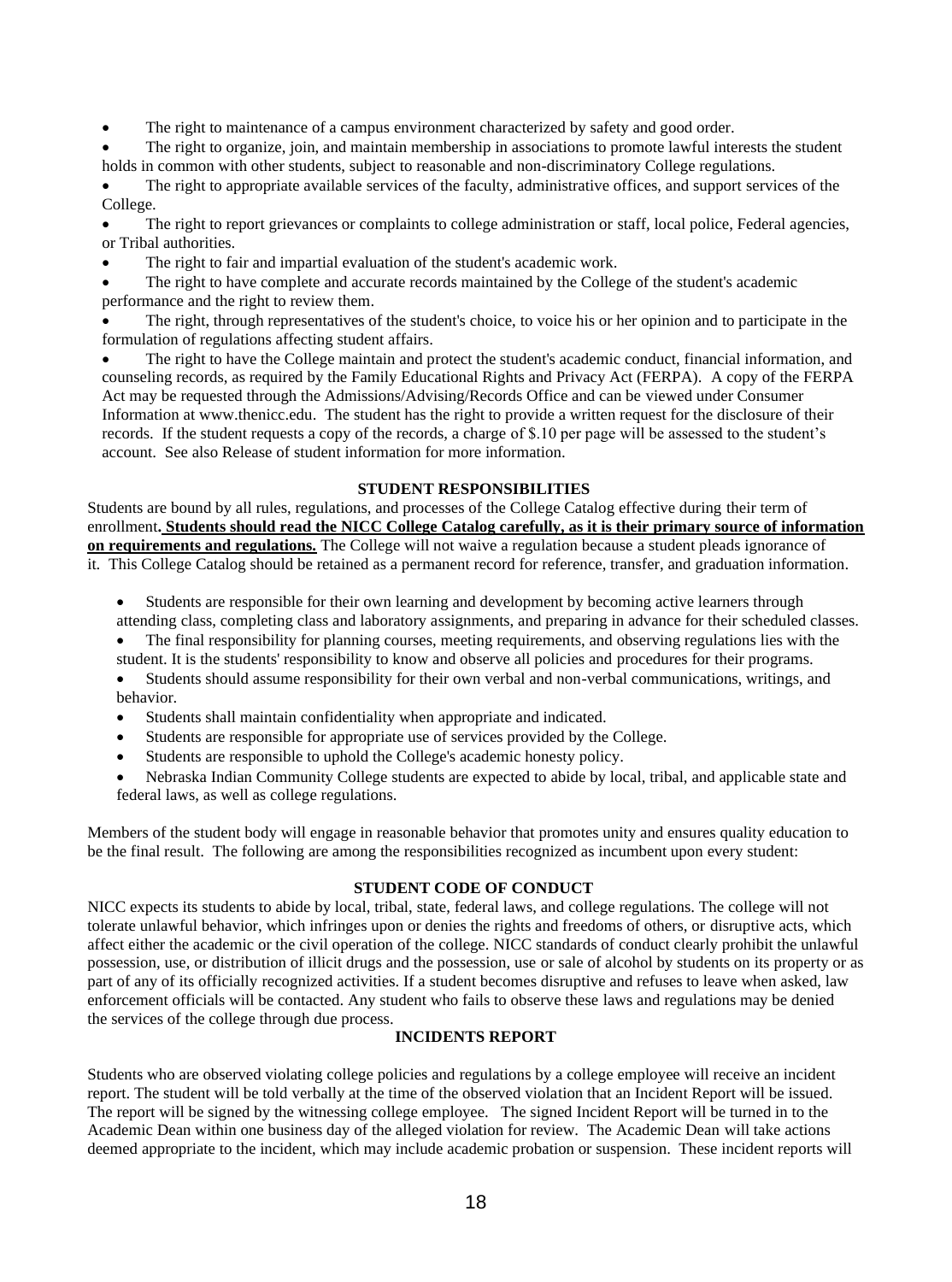be kept in the student's permanent file.

## **GRIEVANCES**

Nebraska Indian Community College students, staff, faculty, and administration have certain rights that must be respected. If any party feels that their rights have been violated, a process has been established by which the alleged wrongful act be addressed.

## **GRIEVANCE PROCEDURE**

**Informal Resolution:** Any dispute, disagreement regarding a student's rights, sexual discrimination, or decisions made regarding student's conduct is eligible for the grievance procedure. Any academic concerns need to follow the academic appeals process as later described in this catalog. Often these disputes are simple misunderstandings that can be cleared up with an informal meeting. If any party involved is not satisfied with the resolution reached at this meeting or feels too uncomfortable to meet with the other party, a grievance form should be filed.

#### **Formal Grievance Protocol:**

- **1. Grievance Action:** Every feasible informal means of resolution should be attempted prior to the filing of a grievance form. The grievance form can be acquired from the Advisor, Academic Dean or online at [www.thenicc.edu](http://www.thenicc.edu/) under "Student" tab and "student forms" and should be submitted to the Academic Dean.
- **2. Academic Dean Review:** The completed grievance form should be filed with the Academic Dean within ten (10) calendar days after meeting with the instructor or Academic Dean in the informal resolution step. The appeal must include the following items:
	- Name, address, email, and phone number of the person filing the grievance.
	- Explanation of the efforts the student has made to resolve the appeal informally.
	- Nature of the grievance in full detail.
	- Place, date, and time of alleged incident.
	- Name of the person(s) accused of the violation.
	- Requested remedy.

• Any background information or documentation the student filing the grievances believes to be relevant. The Academic Dean will provide written response to the applicant within ten (10) working days of the date of submission. If the Academic Dean is unable to obtain a resolution of the grievance, it proceeds to step 3.

- **3. Grievance Committee Review:** Within ten (10) working days of the Academic Dean's response, a grievance committee meeting will be called. The grievance committee will include minimally, an administrator, a faculty member, and a Student Senate representative, all of whom are not reflected as a party of the grievance. The Academic Dean will attend to present the findings. The Committee will meet and review the appeal and all documentation at this meeting with both parties of the grievance and their advocates. The committee may also meet privately to discuss information presented. Written finding will be issued within three (3) working days of the Committee meeting. If any party remains dissatisfied with the resolution obtained by the committee they may proceed to the next step.
- **4. President Review:** Within three (3) working days of receipt of the grievance committee's findings, any party may request a review by the President. After reviewing the request and all documentation, the President will issue a decision within ten (10) working days of receipt of the request for appeal.

## **CAMPUS CRIME SURVEYS**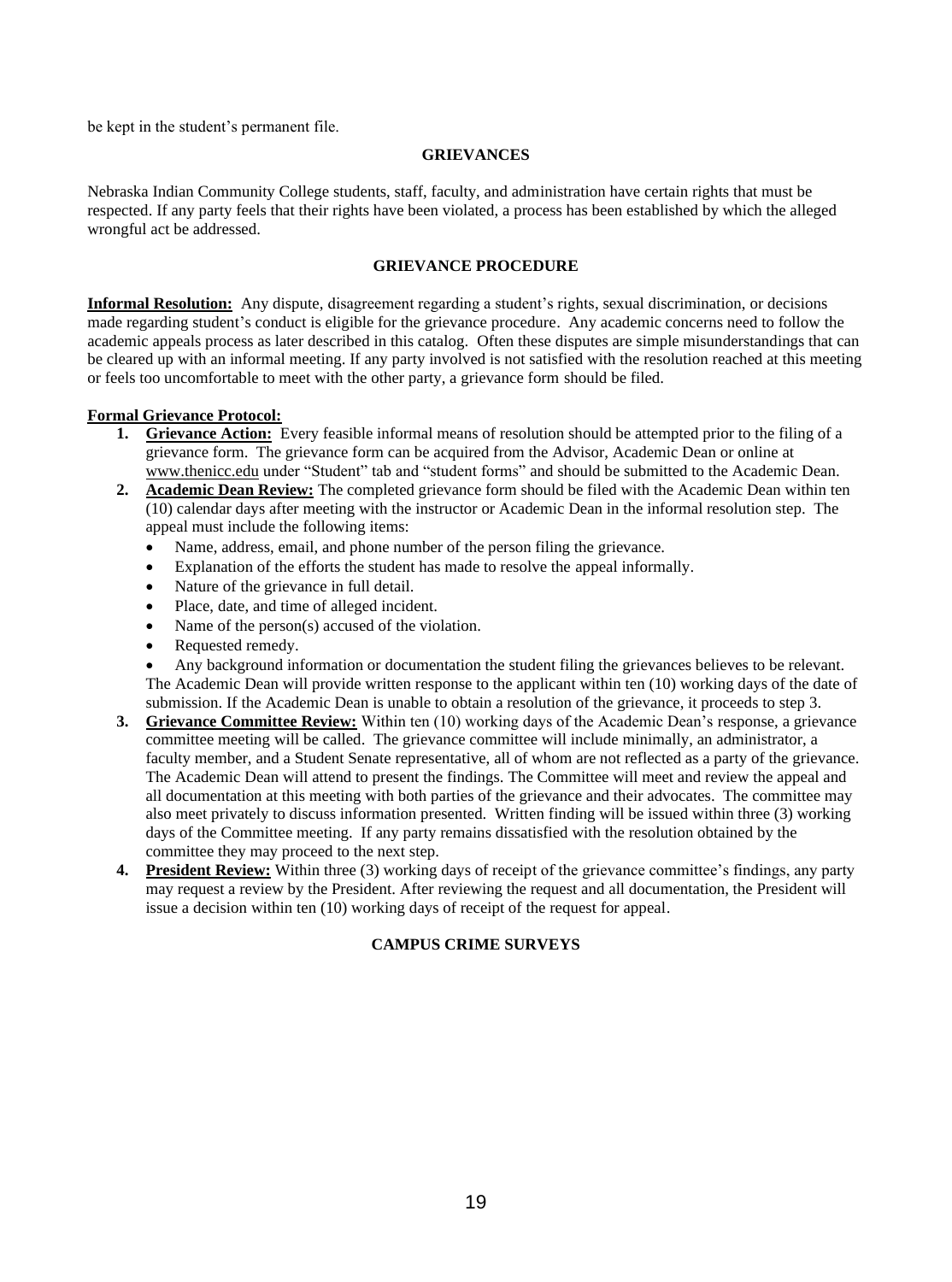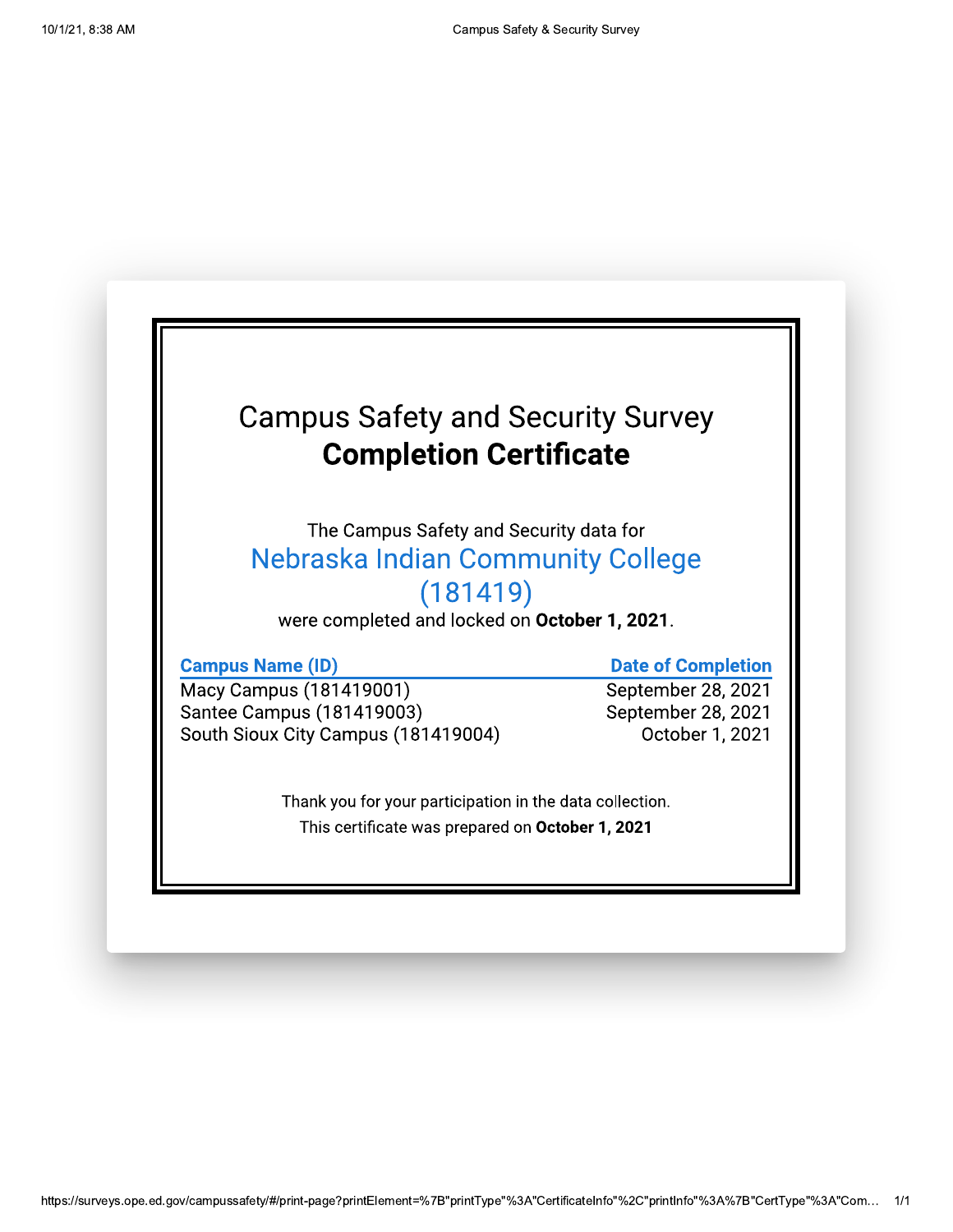